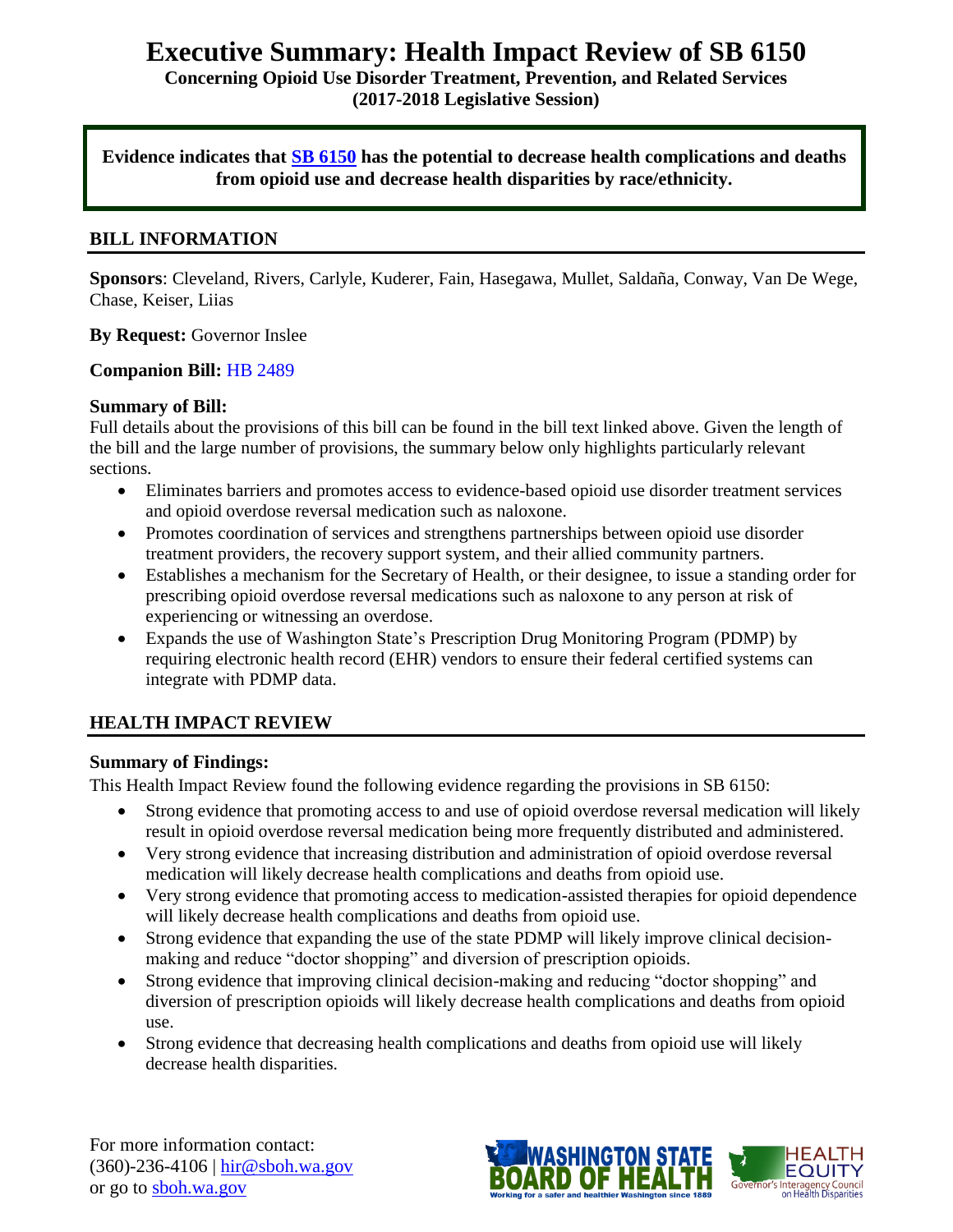# **Health Impact Review of SB 6150**

## **Concerning Opioid Use Disorder Treatment, Prevention, and Related Services (2017-2018 Legislative Session)**

## **January 18, 2018**

Staff Contact: Alexandra Montaño

## **Contents**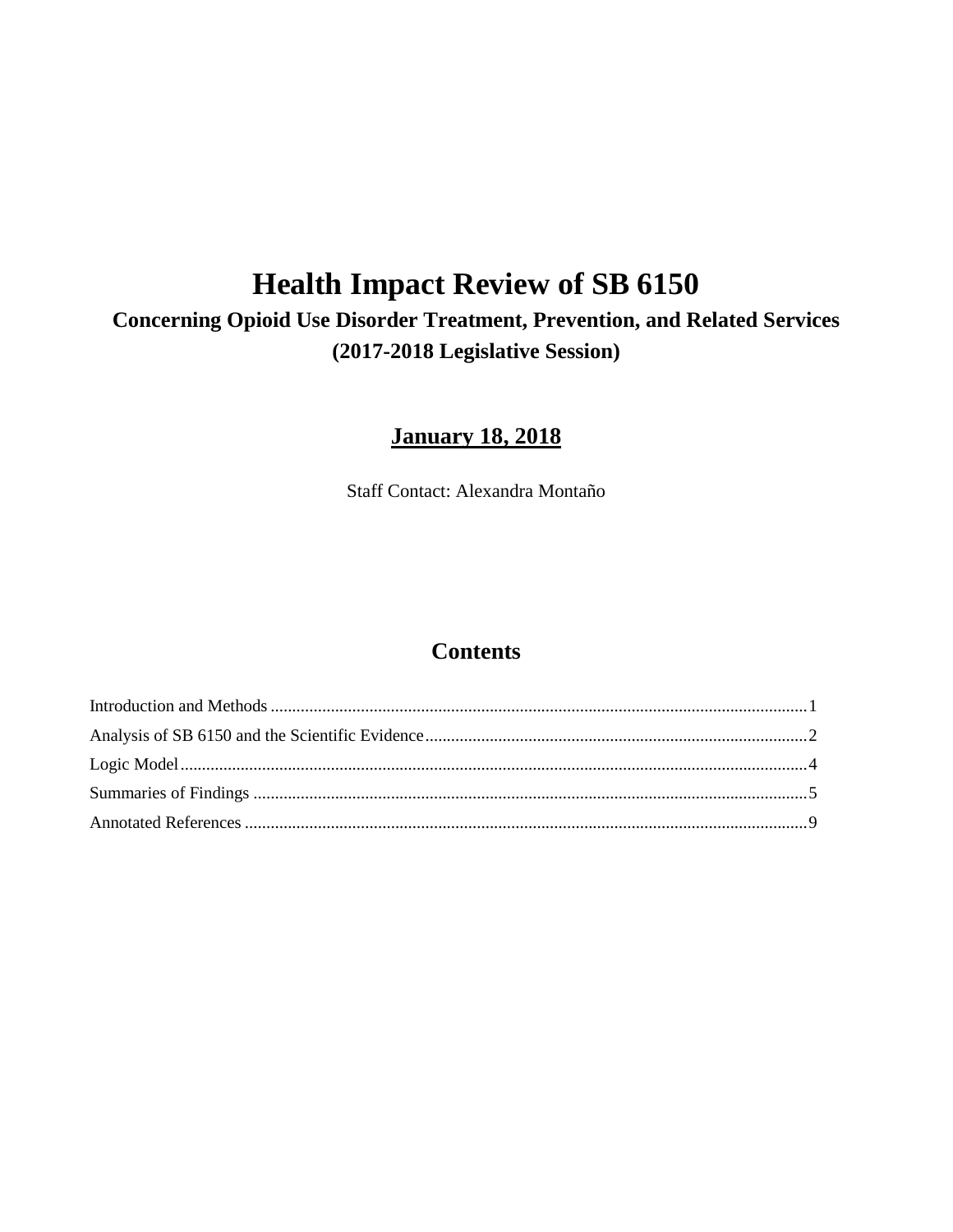## **Introduction and Methods**

<span id="page-2-0"></span>A Health Impact Review is an analysis of how a proposed legislative or budgetary change will likely impact health and health disparities in Washington State [\(RCW 43.20.285\)](http://apps.leg.wa.gov/rcw/default.aspx?cite=43.20.285). For the purpose of this review 'health disparities' have been defined as the differences in disease, death, and other adverse health conditions that exist between populations [\(RCW 43.20.270\)](http://apps.leg.wa.gov/rcw/default.aspx?cite=43.20.270). This document provides summaries of the evidence analyzed by State Board of Health staff during the Health Impact Review of Senate Bill 6150 [\(SB 6150\)](http://lawfilesext.leg.wa.gov/biennium/2017-18/Pdf/Bills/Senate%20Bills/6150.pdf) from the 2017-2018 legislative session.

Staff analyzed the content of SB 6150 and created a logic model depicting possible pathways leading from the provisions of the bill to health outcomes. We consulted with experts and stakeholders to better understand the potential impacts of this bill. State Board of Health staff can be contacted for more information on which stakeholders were consulted on this review. Staff conducted objective reviews of the literature for each pathway using databases including PubMed and Google Scholar.

The following pages provide a detailed analysis of the bill including the logic model, summaries of evidence, and annotated references. The logic model is presented both in text and through a flowchart (Figure 1). The logic model includes information on the strength of the evidence for each relationship. The strength-of-evidence has been defined using the following criteria:

- Not well researched: the literature review yielded few if any studies or only yielded studies that were poorly designed or executed or had high risk of bias.
- **A fair amount of evidence:** the literature review yielded several studies supporting the association, but a large body of evidence was not established; or the review yielded a large body of evidence but findings were inconsistent with only a slightly larger percent of the studies supporting the association; or the research did not incorporate the most robust study designs or execution or had a higher than average risk of bias.
- **Strong evidence:** the literature review yielded a large body of evidence on the relationship (a vast majority of which supported the association) but the body of evidence did contain some contradictory findings or studies that did not incorporate the most robust study designs or execution or had a higher than average risk of bias; or there were too few studies to reach the rigor of 'very strong evidence'; or some combination of these.
- **Very strong evidence:** the literature review yielded a very large body of robust evidence supporting the association with few if any contradictory findings. The evidence indicates that the scientific community largely accepts the existence of the association.

This review was subject to time constraints, which influenced the scope of work. The annotated references are only a representation of the evidence and provide examples of current research. In some cases only a few review articles or meta-analyses are referenced. One article may cite or provide analysis of dozens of other articles. Therefore the number of references included in the bibliography does not necessarily reflect the strength-of-evidence.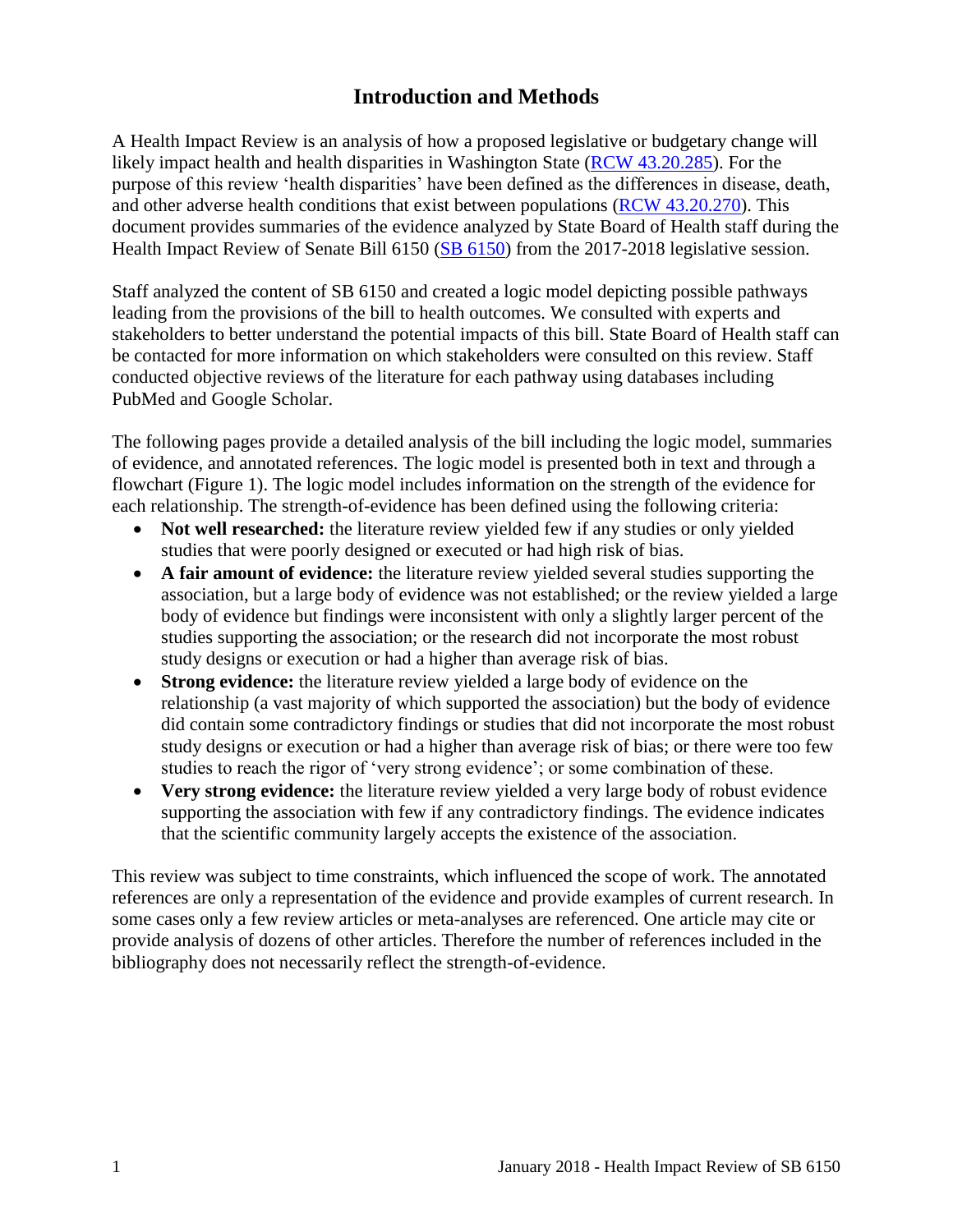## **Analysis of SB 6150 and the Scientific Evidence**

#### <span id="page-3-0"></span>*Summary of SB 6150*

Full details about the provisions of this bill can be found in the bill text linked above. Given the length of the bill and the large number of provisions, the summary below only highlights particularly relevant sections.

- Eliminates barriers and promotes access to evidence-based opioid use disorder treatment services and opioid overdose reversal medication such as naloxone.
- Promotes coordination of services and strengthens partnerships between opioid use disorder treatment providers, the recovery support system, and their allied community partners.
- Establishes a mechanism for the Secretary of Health, or their designee, to issue a standing order for prescribing opioid overdose reversal medications such as naloxone to any person at risk of experiencing or witnessing an overdose.
- Expands the use of Washington State's Prescription Drug Monitoring Program (PDMP) by requiring electronic health record (EHR) vendors to ensure their federal certified systems can integrate with PDMP data.

#### *Health impact of SB 6150*

Evidence indicates that SB 6150 has the potential to decrease health complications and deaths from opioid use and decrease health disparities by race/ethnicity.

#### *Scope of this Health Impact Review*

This Health Impact Review was subject to time constraints and due to the length of the bill and the large number of provisions, the scope of the literature search needed to be narrowed. Staff focused on provisions in the bill that fell into three broad pathways to health instead of each individual provision. These pathways include promoting access to and use of opioid overdose reversal medication, promoting access to medication-assisted therapies for opioid dependence, and expanding the use of the state PDMP. It is important to note that there are a number of provisions that fell outside of this scope and therefore SB 6150 may have impacts on health and health disparities that were not explored in this review.

#### *Pathways to health impacts*

The potential pathways leading from the provisions of SB 6150 to decreased health disparities are depicted in Figure 1. There is strong evidence that promoting access to and use of opioid overdose reversal medication such as naloxone will likely result in opioid overdose reversal medication being more frequently distributed and administered.<sup>1-8</sup> There is very strong evidence that increasing distribution and administration of opioid overdose reversal medication will likely decrease health complications and deaths from opioid use.<sup>[1-6,](#page-10-0)[9-11](#page-13-0)</sup> There is very strong evidence that promoting access to medication-assisted therapies for opioid dependence, such as methadone and buprenorphine, will likely decrease health complications and deaths from opioid use.<sup>[12](#page-14-0)[,13](#page-14-1)</sup> There is strong evidence that expanding the use of the state PDMP will likely improve clinical decision-making and reduce "doctor shopping" and diversion of prescription opioids, <sup>14-20</sup> and that these actions will likely decrease health complications and deaths from opioid use.<sup>[18,](#page-16-0)[19](#page-17-0)</sup> Finally, there is strong evidence that decreasing health complications and deaths from opioid use will likely decrease health disparities.<sup>21-27</sup>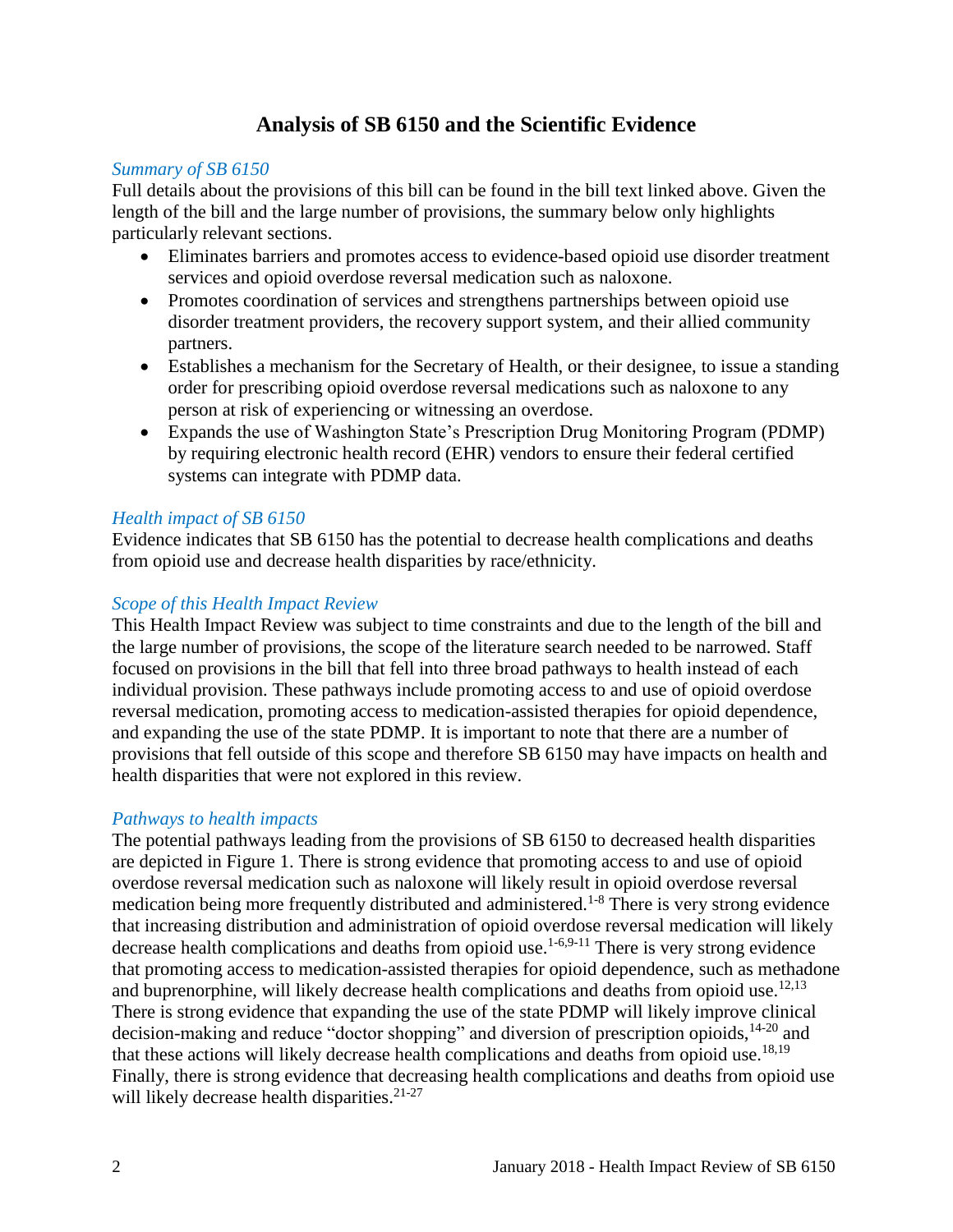#### *Magnitude of impact*

Data indicate that there are high rates of fatal opioid overdoses in Washington State, with an average of 608 opioid related overdose deaths each year between 2010 and 2015. However, these data only capture fatal overdose deaths and do not consider the large number of individuals who are likely victims of non-fatal opioid overdoses each year in Washington, but who may experience serious negative health effects resulting from extended drug-induced central nervous system and respiratory depression.<sup>9-11</sup> Therefore, SB 6150 has potential to save a large number of lives and to prevent other serious adverse health outcomes.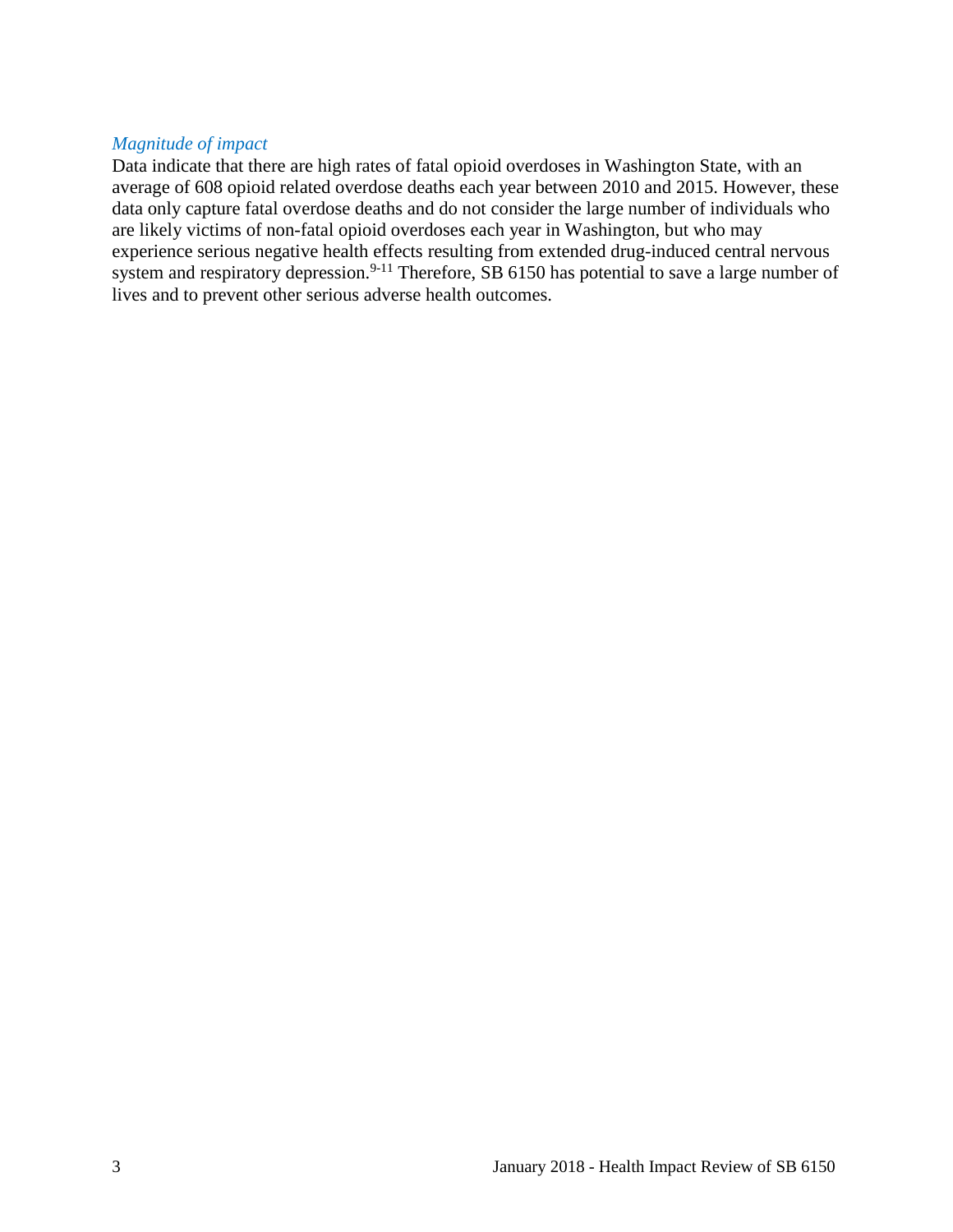## **Logic Model**

<span id="page-5-0"></span>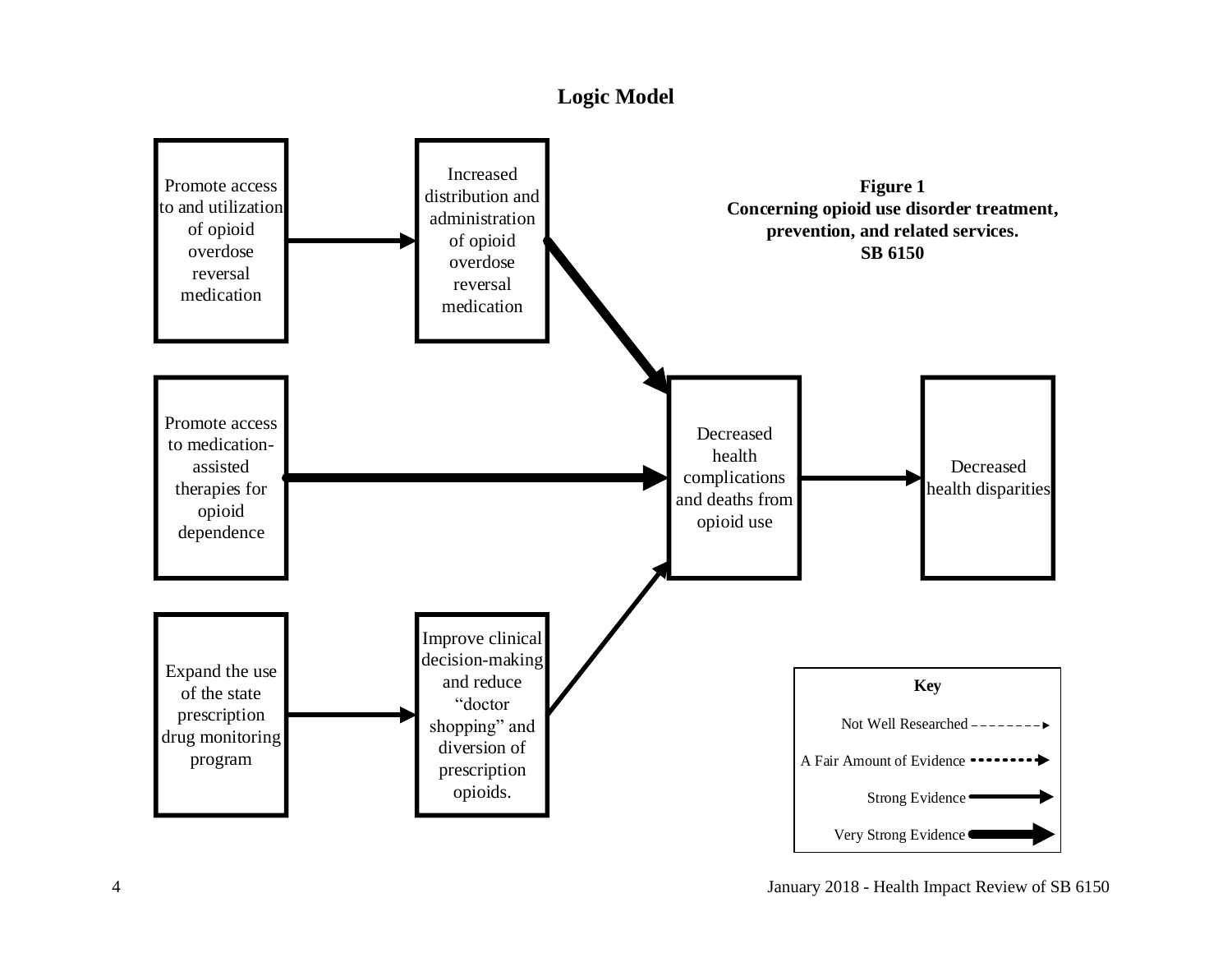### **Summaries of Findings**

<span id="page-6-0"></span>**Will promoting access to and use of opioid overdose reversal medication result in opioid overdose reversal medication being more frequently distributed and administered?** There is strong evidence that promoting access to and use of opioid overdose reversal medication will likely result in opioid overdose reversal medication being more frequently distributed and administered.<sup>3-5</sup> Evidence indicates that at least one barrier to distributing naloxone is the need for practitioners to individually prescribe each naloxone kit.<sup>3</sup> SB 6150 includes provisions that allow for the Secretary of Health, or their designee, to issue a standing order for prescribing opioid overdose reversal medications such as naloxone to any person at risk of experiencing or witnessing an overdose. This authority and the accompanying provisions that allow physicians to dispense and individuals to possess these medications in accordance with the standing order will likely help minimize this current barrier. The American Medical Association has issued policies and public statements endorsing legislation to increase the availability of naloxone to patients, first responders, and bystanders indicating widespread access to opioid overdose reversal medications saves tens of thousands of lives.<sup>1</sup>

Evidence also indicates that non-medical witnesses to drug overdoses have demonstrated a willingness to administer naloxone.<sup>[4,](#page-11-0)[6-8](#page-11-1)</sup> This is further supported by the large number of bystanders who seek naloxone refills and report that they administered naloxone in response to an opioid overdose.<sup>[3-5](#page-10-1)[,7](#page-12-0)[,8](#page-12-1)</sup> One study based out of harm reduction-based health care centers found that 70% of the naloxone refills received during the study were used on an overdose and overdose reversals were successful in 96% of reported events.<sup>7</sup> Individuals that use drugs and their friends and family, emergency medical personnel, and police officers frequently witness opioid overdoses.1-4 This indicates that increasing access to opioid antagonists for these individuals and the providers that serve them has great potential to ensure that these bystanders can respond to overdoses.

#### **Will increasing distribution and administration of opioid overdose reversal medication decrease health complications and deaths from opioid use?**

There is very strong evidence that naloxone effectively reverses opioid drug overdoses. This has been demonstrated in animal trials, human clinical trials, and field experience.<sup>[3,](#page-10-1)[4,](#page-11-0)[9,](#page-13-0)[10](#page-13-1)</sup> For example, there is evidence that opioid overdose reversal medication, such as naloxone, is highly effective and has been shown to reverse between 72% and 100% of opioid overdoses when administered.<sup>[3](#page-10-1)[,4](#page-11-0)[,9](#page-13-0)[,10](#page-13-1)</sup> This indicates that opioid antagonists are effective both in decreasing deaths from overdoses and minimizing other adverse health effects associated with overdose. Adverse health effects of nonfatal opioid overdoses are extensive and include: build-up of fluid in the lungs (edema), pneumonia, heart issues (arrhythmia, acute cardiomyopathy, hemoglobinemia), dissolution of muscle cells, kidney failure, inadequate oxygen to the brain, and cognitive impairment. $11$ 

In addition evidence indicates that naloxone can be administered safely and effectively by overdose witnesses such as EMTs, police officers, friends, family, and other bystanders.<sup>2-6</sup> One study found that nonmedical individuals likely to witness an overdose who were given a brief training (15-120 minutes) in a variety of settings including in private homes, on the street, and in needle exchange programs were as skilled as medical experts trained in overdose recognition and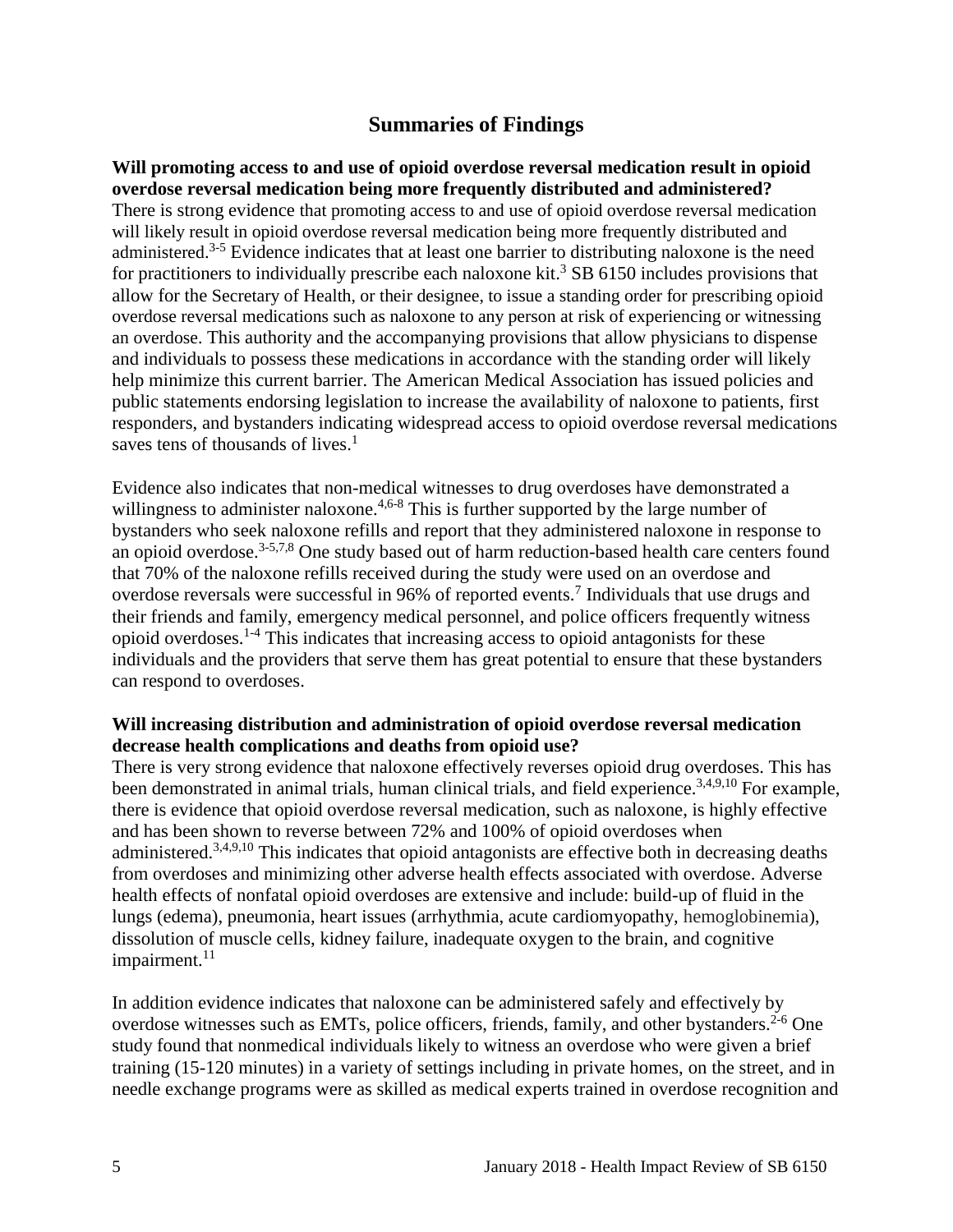treatment both in recognizing hypothetical overdose scenarios and instances when naloxone should be administered.<sup>6</sup> A retrospective study of actual responses in the field found that formally trained bystanders and untrained individuals were just as likely to properly administer naloxone. The authors indicate that "untrained individuals" received the kits from their social networks and that they often also received training on how to use the kits from these same individuals.<sup>4</sup> Further, CDC data indicate that from 1996 through June 2014 in the United States, layperson administration of naloxone saved the lives of more than 26,000 people.<sup>1</sup>

#### **Will promoting access to medication-assisted therapies for opioid dependence decrease health complications and deaths from opioid use?**

There is very strong evidence that promoting access to medication-assisted therapies for opioid dependence will likely decrease health complications and deaths from opioid use.<sup>[12,](#page-14-0)[13](#page-14-1)</sup> A systematic review by Garcia-Portilla et al. summarizes the existing scientific literature  $(N= 25)$ studies) on the long term outcomes of different pharmacological treatment options for opioid dependence. Treatment with methadone, buprenorphine, and buprenorphine/naloxone have demonstrated safety and effectiveness in different practice settings such as physicians' offices and specialized clinics.<sup>12</sup> In addition, Garcia-Portilla et al. describe that, "... in 2009, the World Health Organization Guidelines recommended methadone and buprenorphine as first line agents for agonist maintenance treatment."<sup>12</sup> Furthermore, literature about methadone maintenance treatment demonstrates a high retention rate in treatment, significant reduction in drug use (as identified by self-report and/or urine drug screens) and HIV risk behaviors, a significant decline in overdoses from baseline reports, and improved functioning and quality of life. <sup>12</sup> Similar outcomes were reported among studies examining the long term outcomes of buprenorphine and buprenorphine/naloxone treatments.<sup>12</sup> Another systematic review of randomized control trials (N=31) found that very few included studies reported any adverse events associated with treatment and among those that did, all but one found no statistically significant difference in adverse events between treatment options (buprenorphine versus methadone).<sup>13</sup> The authors discussed that although these treatments demonstrate advantages over one another in particular settings, both methadone and buprenorphine are effective at suppressing opioid use.<sup>13</sup>

#### **Will expanding the use of Washington State's Prescription Drug Monitoring Program (PDMP) improve clinical decision-making and reduce "doctor shopping" and diversion of prescription opioids?**

There is strong evidence that expanding the use of the state PDMP will likely improve clinical decision-making and reduce "doctor shopping" and diversion of prescription opioids. Data indicate that implementation and use of PDMPs is associated with improved clinical decisionmaking and a reduction in overall opioid prescribing.<sup>14-20</sup> In one study, the opioid prescribing rate decreased from 12.4% to 10.2% after implementation of a PDMP.<sup>20</sup> This number continued to decline 0.46% (95% CI, -.38% to -.53%) in the percentage of patients discharged with an opioid prescription per month through the end of the study.<sup>20</sup> Another study found that after providers reviewed data in the PDMP they, "…changed the clinical management in 41% (N=74) of cases. In cases of altered management, the majority  $(61\%; N=45)$  resulted in fewer or no opioid medications prescribed than originally planned…"<sup>15</sup> Overall, the body of literature demonstrates reductions in total opioids prescribed, total opioid volume, and mean morphine milligram equivalent per transaction following PDMP implementation as well as a reduction in opioid shipments to states with PDMPs compared to non-PDMP states.<sup>18</sup> Law enforcement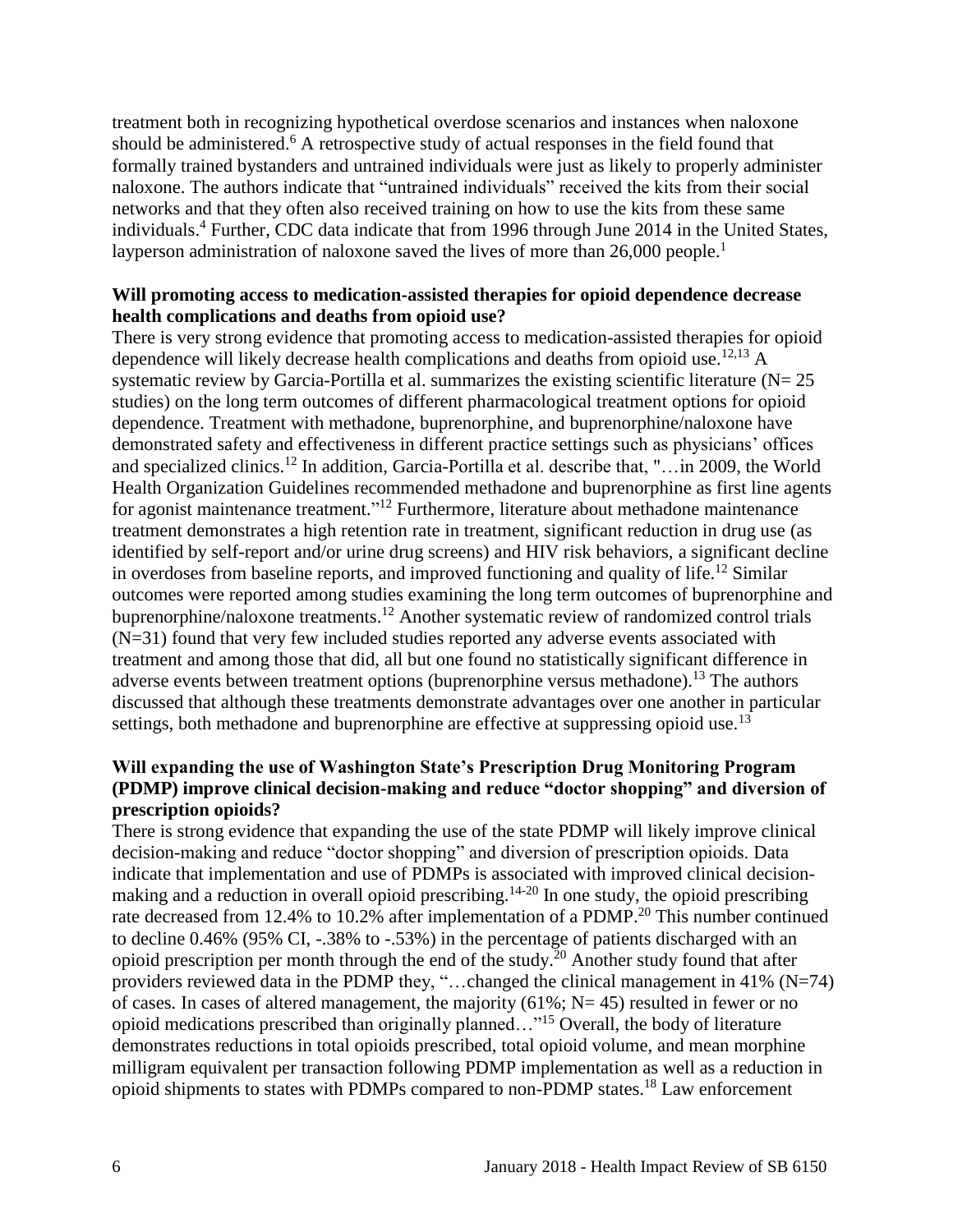agencies also reported that rates of drug diversion (i.e., channeling of prescription drugs to illicit markets) declined in Florida following statewide policy changes regarding opioid prescribing.<sup>19</sup> Finally, it has also been described that PDMP use results in a significant decrease in "doctor shopping." A study from Virginia found after implementation of a PDMP there was a, "... 73 percent decline in the number of patients identified as seeking simultaneous care from numerous physicians through multiple pharmacies to obtain Schedule II – IV medications."<sup>14</sup>

#### **Will improving clinical decision-making and reducing "doctor shopping" and diversion of prescription opioids decrease health complications and deaths from opioid use?**

There is strong evidence that that improving clinical decision-making and reducing "doctor shopping" and diversion of prescription opioids will likely decrease health complications and deaths from opioid use. A systematic review of 11 studies found health outcomes associated with PDMPs that included mitigating opioid misuse, decreasing opioid treatment admissions (presumably due to less misuse), smaller increases in drug abuse over time, and a decline in opioid-specific mortality.<sup>18</sup> For example, one study reported that after implementation of statewide policy changes around opioids (including use of the PDMP), overdose death rates for opioid analgesics overall declined 27.0% and overdose death rates for benzodiazepines declined 28.4%. 19

#### **Will decreasing health complications and deaths from opioid use decrease health disparities?**

There is a strong amount of evidence that decreasing adverse effects from opioid overdose would decrease health disparities by race/ethnicity.23-26 Washington state data from 2012-2016 indicate that American Indian/Alaska Native (AI/AN) populations have the highest drug overdose death rates in the state.<sup>22</sup> Data further indicate that this association remains true for overdoses specifically related to opioids in Washington. Vital statistics data from 2011-2013 show that AI/AN populations are significantly more likely to be victims of fatal opioid overdose than any other racial/ethnic group.<sup>27</sup> This is true for both prescription and non-prescription opioids. Finally, data show that AI/ANs have significantly higher death rates than most other subpopulations.<sup>26</sup> Therefore, decreasing the disproportionate negative impact of opioid overdoses could help decrease racial/ethnic disparities both for opioid overdose fatalities and for death rates in general.

Nationally researchers have found that populations that face health disparities, such as individuals who are unstably housed, are at greater risk of death from opioid overdose and are more likely to access naloxone through distribution programs.<sup>24</sup> Due to time limitations and a lack of readily available data for Washington State we did not evaluate the potential impacts that this bill could have on disparities by, for example, housing status, educational attainment, mental health co-morbidities, or income. We also did not have time to consider disparities that may exist if access to treatment and medication such as naloxone is not being accessed equitably.

#### **Other Considerations**

Due to time constraints, we were unable to evaluate the evidence about potential unintended consequences of decreasing the availability of prescription opioids such as an increase in heroin use. However, in a presentation before the Federal Senate Judiciary Committee in 2016, Dr. Nora Volkow, Director of the National Institute on Drug Abuse, shared the following: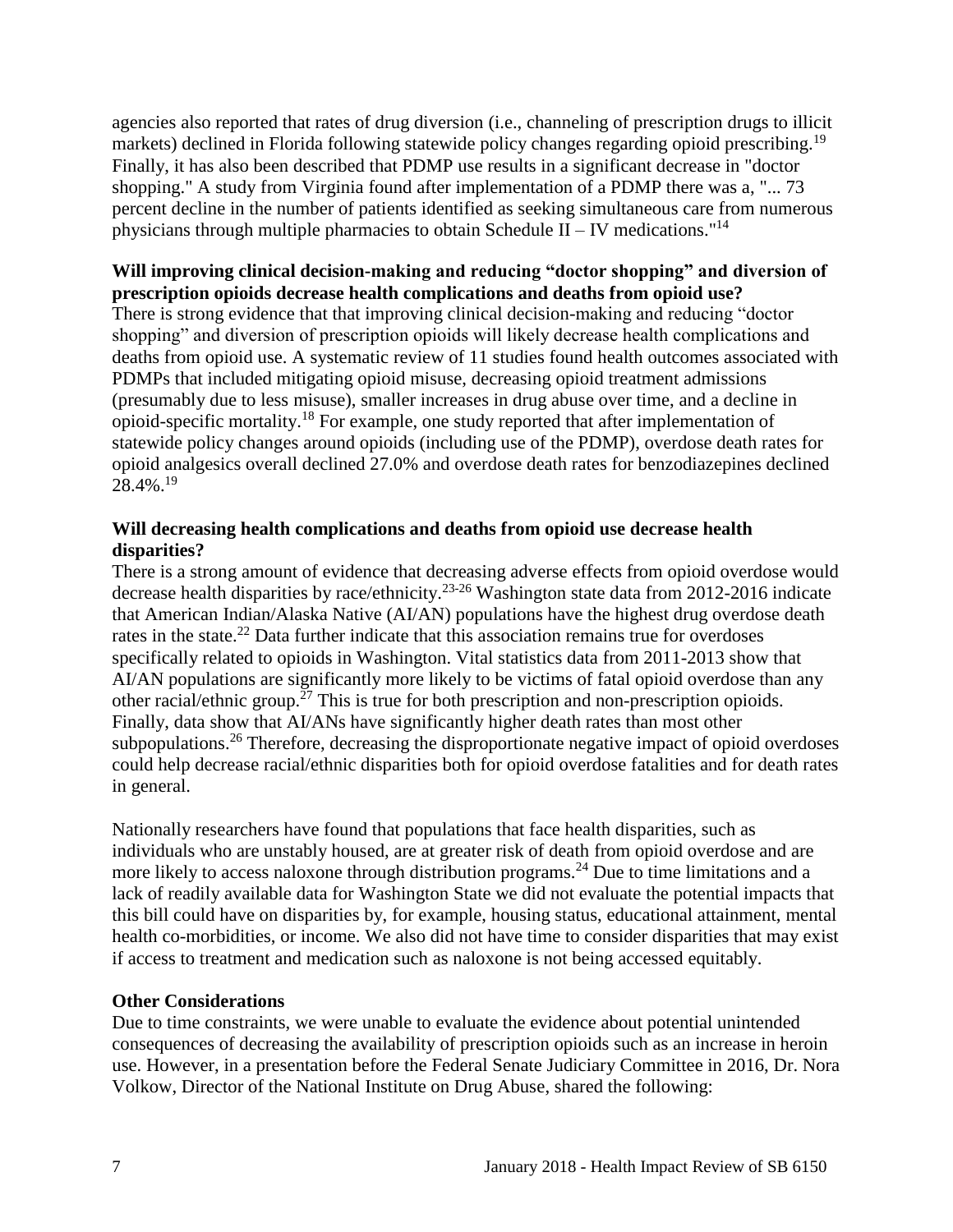There is some concern that the increase in heroin-related overdoses may be an unintended consequence of reducing the availability of prescription opioids. Research has shown that prescription opioid misuse is a risk factor for heroin use. The incidence of heroin initiation is 19 times higher among those who report prior non-medical pain-reliever use than among those who do not (0.39 percent vs. 0.02 percent). Indeed, eighty percent of new heroin users started by abusing prescription opioids. However, there are many more prescription opioid users than heroin users, and, overall, heroin use is rare among individuals who misuse prescription opioids.<sup>a</sup>

Data also indicate that the majority of individuals that report using nonmedical prescription pain relievers, only 3.6% initiate heroin use within a 5-year period.<sup>b</sup> Therefore, although there is the potential for unintended consequences with any shift in policy, Dr. Volkow concluded by stating that a critical component of preventing heroin use in the first place is to prevent the initiation of prescription opioid misuse.

l

<sup>a</sup> What Science tells us About Opioid Abuse and Addiction. 2016; https://www.drugabuse.gov/about-nida/legislative-activities/testimony-tocongress/2016/what-science-tells-us-about-opioid-abuse-addiction, 2018.

**b Muhuri Pradip, Gfroerer Joseph, Davies Christine.** Associations of Nonmedical Pain Reliever Use and Initiation of Heroin Use in the United States. Substance Abuse and Mental Health Services Administration, Center for Behavioral Health Statistics and Quality Data Review;2013.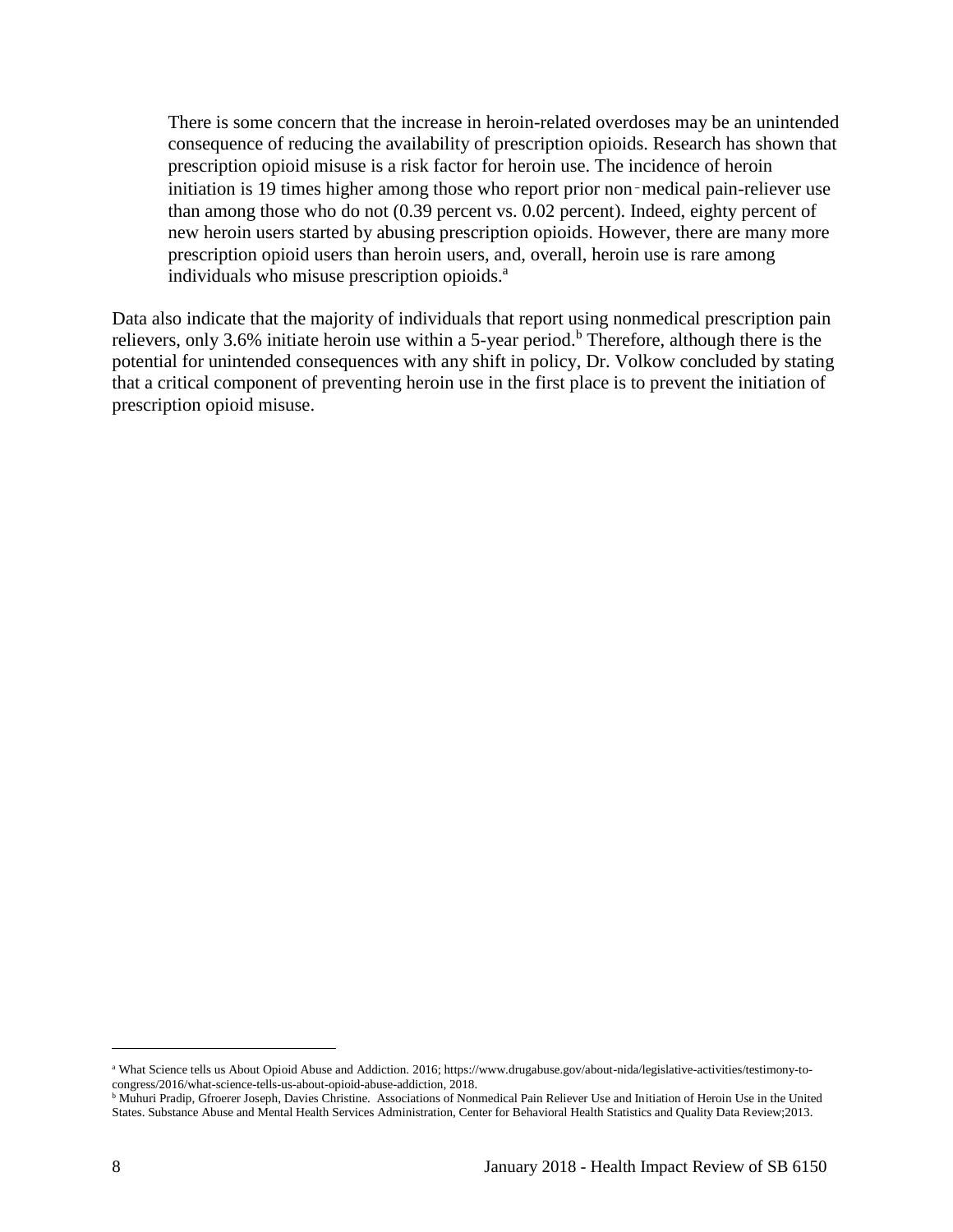## **Annotated References**

#### <span id="page-10-0"></span>1. **American Medical Association. Help save lives: Increase access to naloxone. 2015; [https://www.aafp.org/dam/AAFP/documents/news/opioid-naloxone-ama.pdf,](https://www.aafp.org/dam/AAFP/documents/news/opioid-naloxone-ama.pdf) 2018.**

The American Medical Association has issued policies and public statements endorsing legislation to increase the availability of naloxone to patients, first responders, and bystanders.

#### 2. **Banta-Green C. J., Beletsky L., Schoeppe J. A., et al. Police officers' and paramedics' experiences with overdose and their knowledge and opinions of Washington State's drug overdose-naloxone-Good Samaritan law.** *Journal of urban health : bulletin of the New York Academy of Medicine.* **2013;90(6):1102-1111.**

Banta-Green et al. surveyed police officers (n=251) and paramedics (n=28) in Seattle, Washington following the passage of 2010 state legislation (RCW 69.50.315) that increased availability of naloxone and provided immunity from drug possession charges for overdose victims and bystanders who seek medical aid. Researchers conducted self-administered written surveys with officers in the fall of 2011 in-person at staff meetings ("roll calls"). The researchers attended each shift time once in each of the five precincts in Seattle to conduct the surveys. There was a 97% response rate among officers present at roll calls and respondents represented 50% of the patrol officers in Seattle. During the same time the authors surveyed paramedics at a single staff meeting. Half of the paramedics in Seattle were surveyed. Ninety-three percent of surveyed officers had been at an opioid overdose in their careers and 64% had attended one in the past year. All of the surveyed paramedics had been at an opioid overdose in their career and 89% had been at an opioid overdose in the previous year. Only 16% of officers and 7% of paramedics were aware of the 2010 law—but only a very small percent of overdoes victims (1%) or bystanders (1%) had been arrested at the officers' most recent overdose encounter.

#### <span id="page-10-1"></span>3. **Centers for Disease Control and Prevention.** *Morbidity and Mortality Weekly Report February 17, 2013: Community-Based Opioid Overdose Prevention Programs Providing Naloxone — United States, 2010.* **2012.**

This Morbidity and Mortality Weekly report indicates that in 2010 the Harm Reduction Coalition surveyed 50 programs in the United States known to distribute naloxone. Forty-eight programs representing 188 local programs completed the survey (96% response rate). The first opioid overdose program began distributing naloxone in 1996—since this date the respondent programs reported training and delivering naloxone to a cumulative 53,032 people (average per program 1,104.8) and receiving reports of a cumulative 10,171 overdose reversals from naloxone (average per program 211.9). In the previous 12 months the programs reported distributing 38,860 naloxone vials (average per program 809.6). Depending on the indicator, between 22 and 29 of these programs were able to use program data to supply these numbers while the other programs provided estimates. The authors cite evidence that drug users frequently witness drug overdoses. Over 40% of the programs reported problems obtaining naloxone in the months leading up to the survey. Cited barriers include the cost of naloxone and the inability of suppliers to fill orders for reasons such as not having a medical provider to either order naloxone from suppliers or prescribe naloxone to users.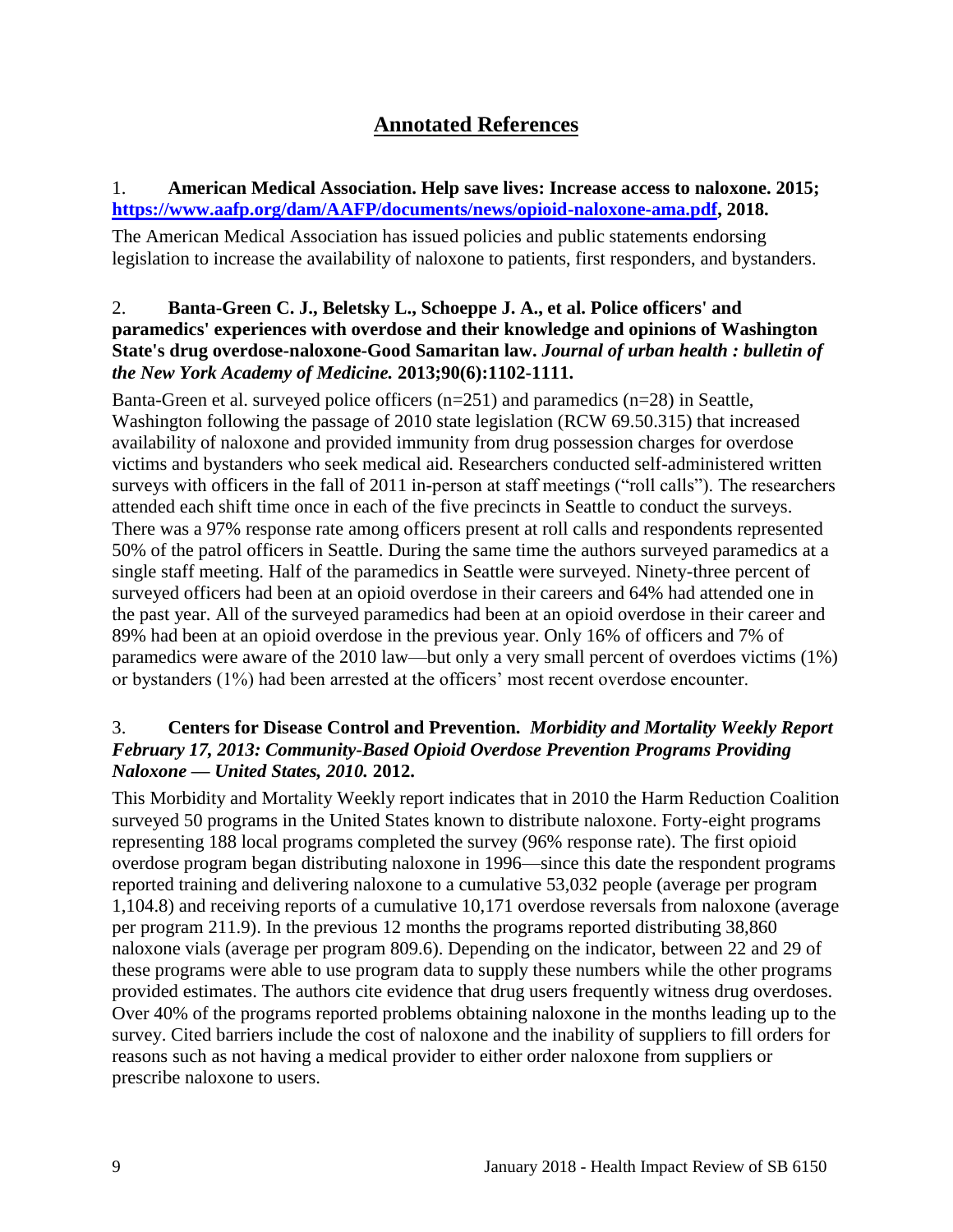#### <span id="page-11-0"></span>4. **Clark A. K., Wilder C. M., Winstanley E. L. A systematic review of community opioid overdose prevention and naloxone distribution programs.** *Journal of addiction medicine.* **May-Jun 2014;8(3):153-163.**

Clark et al. conducted a systematic review of the literature on the state and effectiveness of opioid overdose prevention programs (OOPP). The authors indicate that naloxone is a Food and Drug Administration approved medication with "well established efficacy and safety" and cite four studies to support this assertion. Nineteen peer-reviewed articles met their inclusion criteria. A majority of the program participants across all studies which reported each demographic were white (61/4%) and male (68.3%). One program reported serving primarily African American participants. Nearly 80% of all participants reported witnessing an overdose during their lifetime. The OOPPs curriculum usually included several components including how to recognize an overdose and how to administer naloxone. These trainings varied in length from 10 to 60 minutes. The authors found that naloxone was used successfully by participants in 18 of the 19 studies for a total of 1,949 naloxone administrations across 18 programs. These studies reported a survival rate following administration from 83-100% with eleven studies reporting 100% survival rate. The studies which found the lowest rates of survival had the greatest number of unknown overdose outcomes. Authors of one study found that naloxone was not used in any of the witnessed overdoses for which they had data. Nine studies reported adverse outcomes following administration of naloxone including vomiting, problems with the naloxone syringe, and rarely seizures (4 total cases reported). Five studies compared the rate of EMS notification pre-and post-training and the results were mixed with two studies finding an increase in notification, two finding a decrease, and one finding no change. The authors cite evidence indicating that EMS is rarely contacted following an overdose even without the availability of bystander-administered naloxone. The authors rated the quality of the studies and found that the published studies were of "fair" quality because the quantitative studies used self-report and did not use randomization. They do note that the well-established efficacy of naloxone may make randomized studies unethical. The study quality scores ranged from 4 to 7 (average 6.1) out of a possible 8. The authors gave seven of these studies a quality rating of 7 out of 8 with a point being deducted for lack of randomization.

#### 5. **Davis C. S., Ruiz S., Glynn P., et al. Expanded access to naloxone among firefighters, police officers, and emergency medical technicians in Massachusetts.** *American journal of public health.* **Aug 2014;104(8):e7-9.**

Davis et al. indicate that in 2012 the Massachusetts Office of Emergency Medical Services began allowing EMS medical directors to write standing order to EMTs to administer intranasal naloxone without a waiver. In 2013 Boston EMS service responded to 1207 overdose calls and EMTs administered naloxone in 458 cases. They found that serious adverse reactions were uncommon. In 2010 firefighters in Revere, Massachusetts were trained and permitted to administer naloxone. Between 2010 and 2013 these firefighters administered naloxone 114 times. Police officers in Quincy, Massachusetts were trained and given authority to administer naloxone. In three years these police officers administer naloxone 201 times.

#### <span id="page-11-1"></span>6. **Green T. C., Heimer R., Grau L. E. Distinguishing signs of opioid overdose and indication for naloxone: an evaluation of six overdose training and naloxone distribution programs in the United States.** *Addiction (Abingdon, England).* **Jun 2008;103(6):979-989.**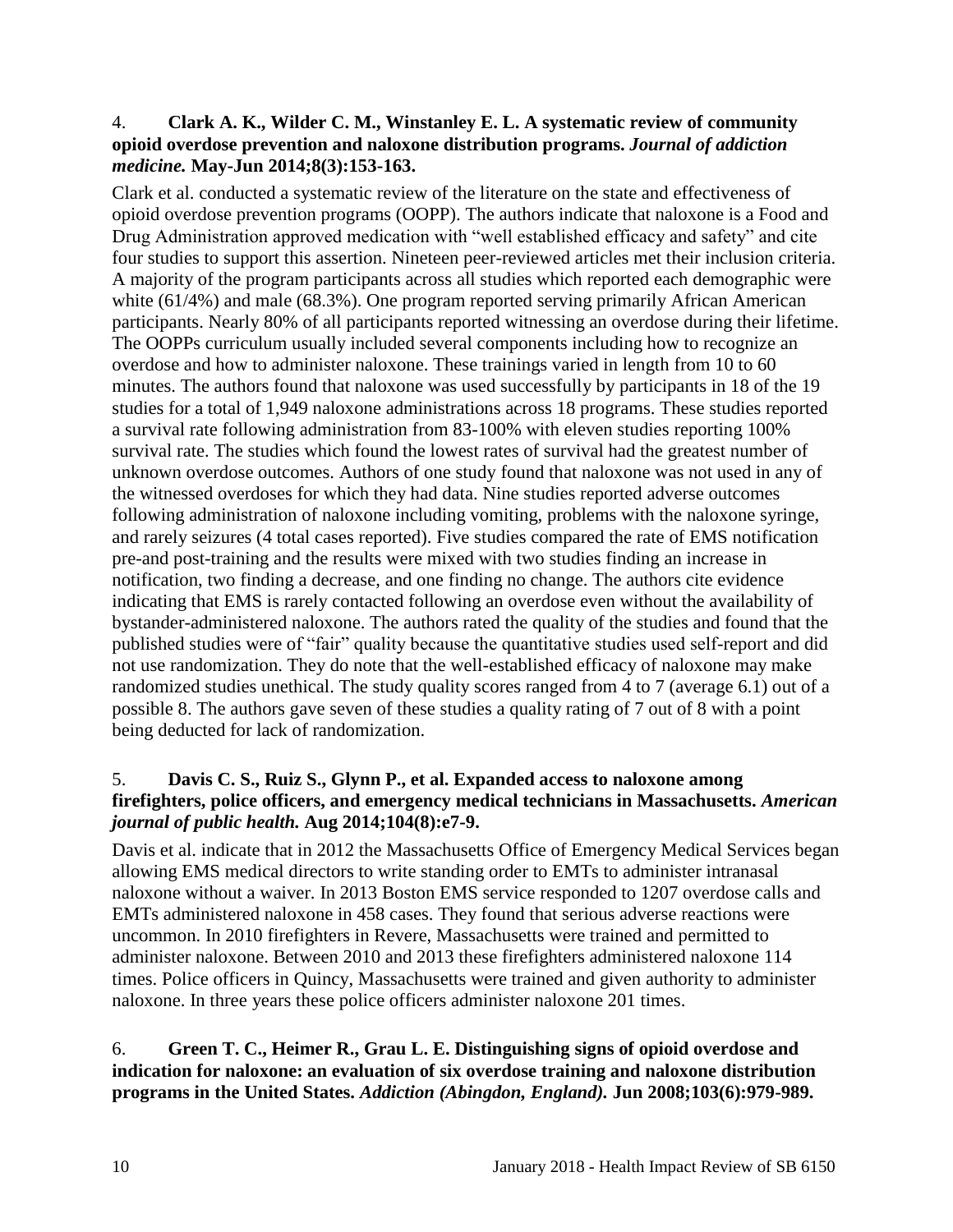Green et al. assessed the knowledge of current and former opioid users who were either trained or untrained in overdose response by six naloxone distribution programs across the United States as well as the knowledge of medical experts. Three of the training programs were new while three were well established. Trainings were brief (ranging from 15 to 120 minutes) and took place in a number of settings including syringe exchange programs, private homes, and on the street. Each site recruited five participants who the program had trained and five who the program had not trained but that were using their other programs (e.g. syringe exchange, drop-in site). Trained participants had, on average, received their training 8 months (range 1-80 months) prior to the evaluation. Participants were provided with 16 scenarios and asked if each was an opioid overdose and if naloxone should be administered. The authors found that, after controlling for demographic and overdose experience factors, potential bystanders who had received training were significantly more likely than untrained bystanders to recognize opioid overdose scenarios accurately and to accurately identify scenarios when naloxone should be used. Trained individuals on average correctly indicated if naloxone should be administered in 13.5 of 16 scenarios while untrained individuals identified this correctly in 11.1 scenarios. The authors note the relatively high opioid overdose symptom knowledge even among untrained participants. Trained bystanders were as skilled as medical experts trained in overdose recognition and treatment both in recognizing overdose scenarios and instances when naloxone should be administered.

#### <span id="page-12-0"></span>7. **Madah-Amiri D., Clausen T., Lobmaier P. Rapid widespread distribution of intranasal naloxone for overdose prevention.** *Drug Alcohol Depend.* **Apr 1 2017;173:17-23.**

In this article by Madah-Amiri et al. the authors aimed to describe a multi-site naloxone distribution program in Norway and present findings from the program. Between June 2014 and December 2015, participants were recruited from harm reduction-based health care centers, known as low-threshold facilities, to take part in naloxone training sessions. Of note, the authors indicate that, "[a] key component for accessibility for this project included the approval to distribute intranasal naloxone without need for individual prescription. This was achieved by involvement of a community physician appointed to the project, who could order naloxone in bulk from contracted pharmacies for the facilities involved. This allowed for distribution to occur without a physician present, given that the appropriate rescue training was accompanied." Participants filled out a questionnaire upon enrollment and again when returning to the site for naloxone replenishment. Questions included topics such as drug use, overdose risk factors, actions they would take during an overdose, if they have ever witnessed an overdose, and use and dosage of naloxone (on replenishment questionnaire). During the study period, 2,056 naloxone nasal sprays were distributed from 20 participating facilities. Response rates for questionnaires during the initial training and refill visits were 32.8% and 54.6% respectively. Results indicate that 70% of the naloxone refills received during the study were used on an overdose and overdose reversals were successful in 96% of reported events. The authors conclude that the data support the feasibility of "take home" naloxone programs, particularly among those in an at-risk population.

#### <span id="page-12-1"></span>8. **Siegler A., Huxley-Reicher Z., Maldjian L., et al. Naloxone use among overdose prevention trainees in New York City: A longitudinal cohort study.** *Drug Alcohol Depend.*  **Oct 1 2017;179:124-130.**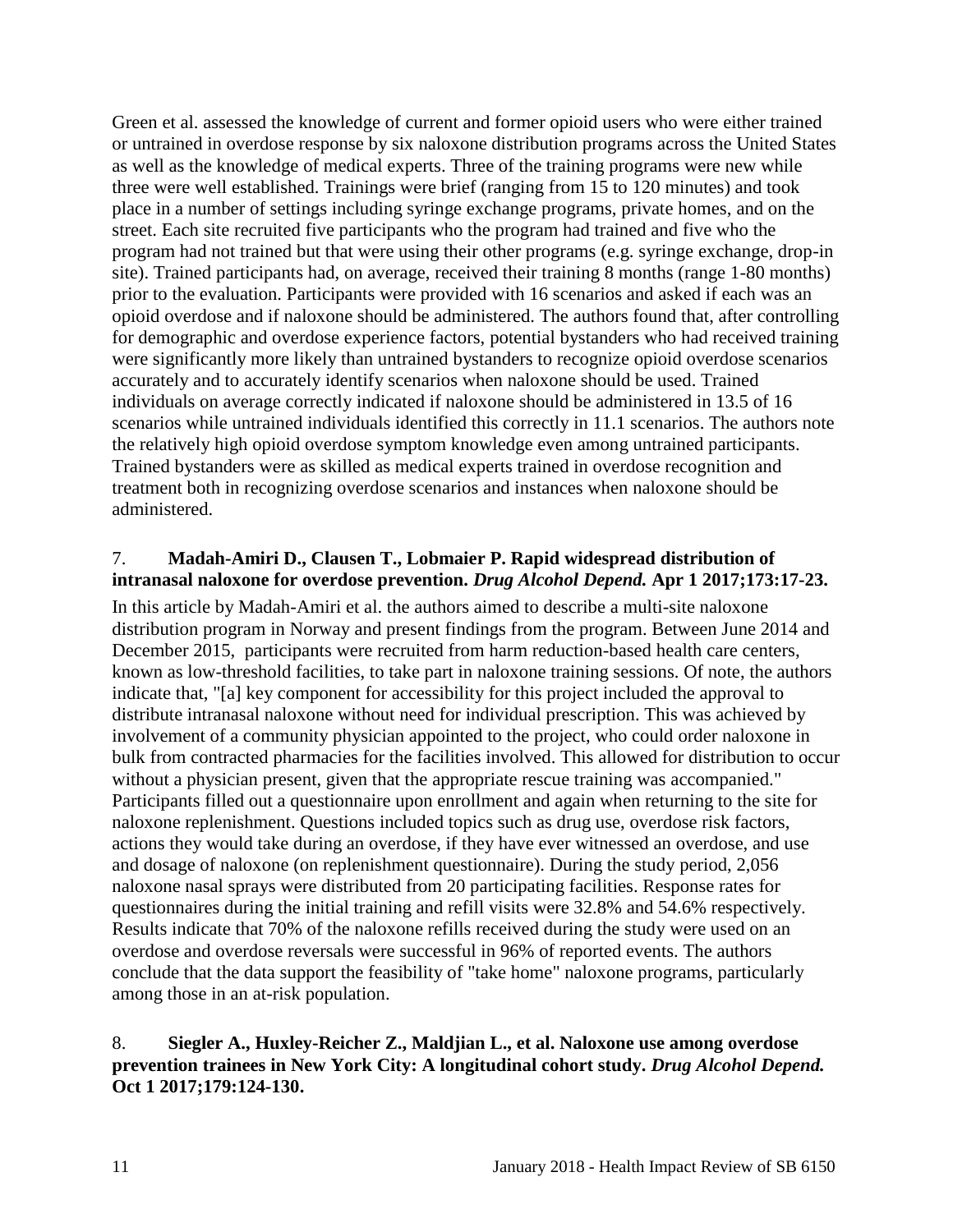In this prospective observational study, Siegler et al. aimed to identify the impact of a naloxone distribution program in New York City (NYC). Participants were recruited to participate in overdose prevention training (OPT) from six of the largest overdose prevention programs in NYC between June and September 2013. Immediately following OPT and at three, six, and 12 months after training, participants were given closed-ended questionnaires that asked, among other questions, if they had witnessed or experienced any drug overdoses since the last data collection point. If a participant witnessed an overdose they were asked about naloxone administration. Of the 675 participants that completed OPT only 270 completed the 12 month questionnaire. During the study period, 312 overdose events were witnessed and naloxone was administered in 77% of these cases with 60% of those administrations done by study participants. The authors indicate that these outcomes demonstrate that, "[t]raining individuals at high risk for witnessing overdoses may reduce opioid overdose mortality at a population level if sufficient numbers of potential responders are equipped with naloxone."

#### <span id="page-13-0"></span>9. **Dahan A., Aarts L., Smith T. W. Incidence, Reversal, and Prevention of Opioidinduced Respiratory Depression.** *Anesthesiology.* **2010;112(1):226-238.**

Dahan et al. provide a review of the evidence on naloxone efficacy and dosage. The authors cite a large number of studies indicating that naloxone has been shown to effectively and rapidly reverse respiratory depression induced by opioids. This relationship has been found in human and animal trials. They note that the extent and the duration of the reversal are dependent on many factors such as the opioid used, the opioid dose, and mode of administration. The evidence provided by Dahan et al. indicate that naloxone is more effective for some opioid overdoses than for others and that opioids with high receptor affinity require greater naloxone concentrations or a continuous infusion of naloxone in order to be fully effective compared with an opioid with lower receptor affinity.

#### <span id="page-13-1"></span>10. **Robinson A., Wermeling D. P. Intranasal naloxone administration for treatment of opioid overdose.** *American journal of health-system pharmacy : AJHP : official journal of the American Society of Health-System Pharmacists.* **2014;71(24):2129-2135.**

Robinson et al. provide a review of the literary evidence on the efficacy of intranasal naloxone. The authors summarize two studies which found low adverse events associated with naloxone administration (both intramuscular and intranasal) following an overdose although minor adverse effects such as agitation, sweating, vomiting, headaches, and tremor were observed. The authors highlight evidence that naloxone is generally well tolerated and severe negative responses that have been observed, such as cardiac arrhythmias, heart attacks, and seizures generally result from underlying medical problems. Naloxone can also cause abstinence syndrome (withdrawals) in opioid-dependent individuals. The authors indicate that naloxone does not produce physical dependence and thus does not have an abuse potential. They summarize two studies that randomized overdose victims to receive either intramuscular naloxone or intranasal naloxone and found that while intramuscular injections were more effective than nasal applications, both methods of administration were safe and reversed the effects of the opioid overdose in over 72% of the cases. One author of this review is the Chief Executive Officer of a company funded to develop and commercialize a ready-to-use naloxone nasal spray which could introduce a conflict of interest.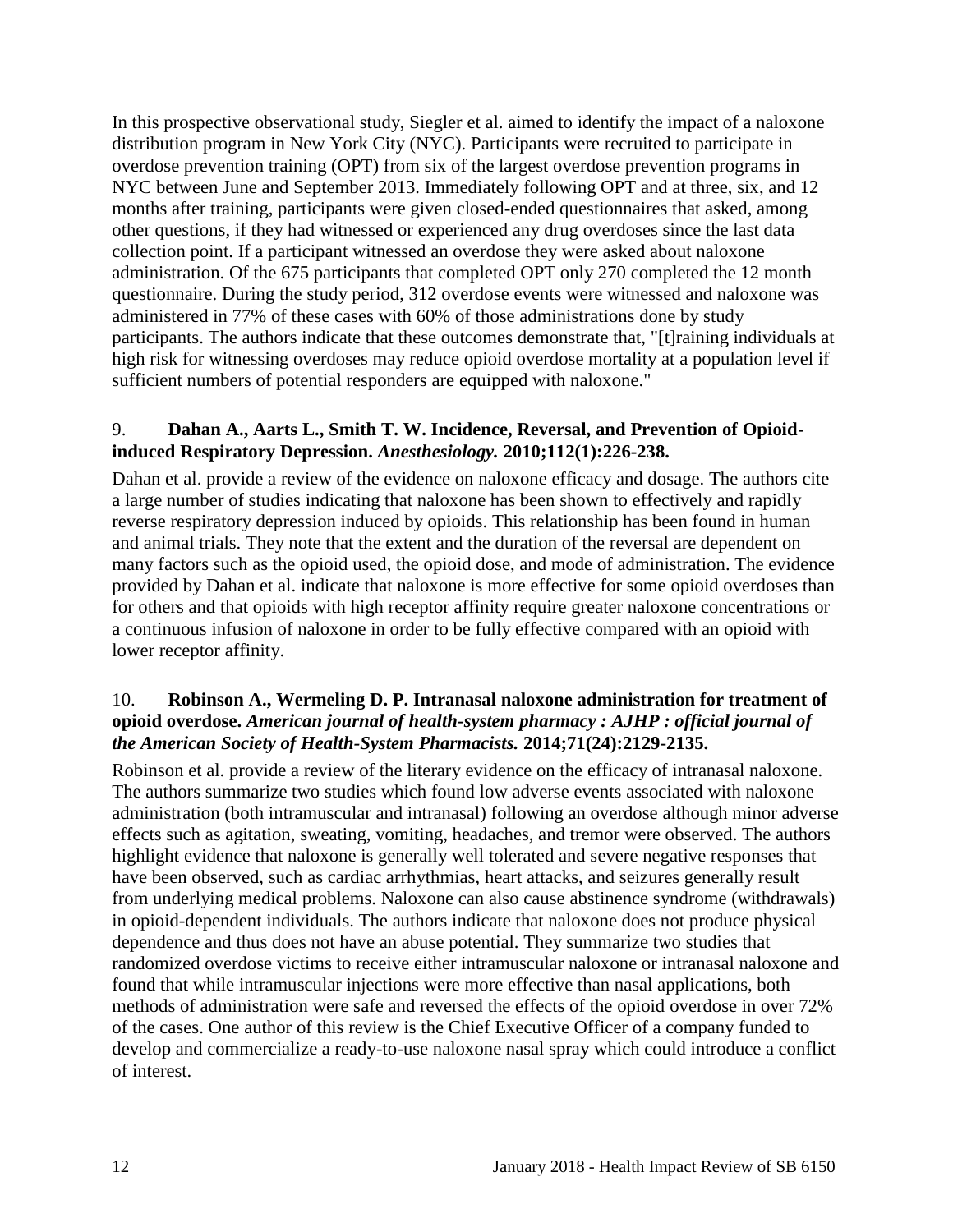#### 11. **Warner-Smith M., Darke S., Lynskey M., et al. Heroin overdose: causes and consequences.** *Addiction (Abingdon, England).* **2001;96(8):1113-1125.**

Warner-Smith et al. provide a review of the literature on heroin overdose including publications on the complications following nonfatal overdose. The negative health effects associated with heroin overdose include: build-up of fluid in the lungs (oedema), pneumonia, heart issues (arrhythmia, acute cardiomyopathy, haemoglobinaemia), dissolution of muscle cells, kidney failure, inadequate oxygen to the brain, and cognitive impairment.

#### <span id="page-14-0"></span>12. **Garcia-Portilla M. P., Bobes-Bascaran M. T., Bascaran M. T., et al. Long term outcomes of pharmacological treatments for opioid dependence: does methadone still lead the pack?** *British Journal of Clinical Pharmacology.* **Feb 2014;77(2):272-284.**

In this systematic review by Garcia-Portilla et al., the authors aimed to update and summarize existing scientific literature on the long term outcomes of different pharmacological treatment options for opioid dependence. The authors identified 140 articles of which 25 met their inclusion criteria. Literature was described based on the treatment option of interest such as methadone, buprenorphine, buprenorphine/naloxone, heroin-assisted treatment, and levo-alphaacetyl-methadol. The paper describes that, "[w]ith regard to methadone, research has shown that it is useful in increasing retention in treatment, physical and mental health levels, functioning and quality of life, and in decreasing the use of illicit drugs and HIV risk behaviours. In fact, in 2009, the World Health Organization Guidelines recommended methadone and buprenorphine as first line agents for agonist maintenance treatment. Methadone has demonstrated its effectiveness in different practice settings (physician offices, specialized clinics) and...There is copious evidence of the efficacy and safety of buprenorphine and buprenorphine/naloxone." Additionally, literature about methadone maintenance treatment demonstrates a high retention rate in treatment, significant reduction in drug use as identified by self-report and/or urine drug screens, and a significant decline in overdoses from baseline reports. Similar outcomes were reported among studies examining the long term outcomes of buprenorphine and buprenorphine/naloxone treatments. Studies about heroin-assisted treatment indicate that it is a feasible treatment for patients with heroin abuse and dependence who lack response to at least two trials of methadone. The authors conclude with recommendations about best options for treatment and future areas for research.

#### <span id="page-14-1"></span>13. **Mattick R. P., Breen C., Kimber J., et al. Buprenorphine maintenance versus placebo or methadone maintenance for opioid dependence.** *Cochrane Database Systematic Review.* **Feb 6 2014(2):CD002207.**

Mattick et al. conducted a systematic review of the literature to evaluate buprenorphine maintenance treatment compared to methadone maintenance and placebo in the management of opioid dependence. The authors only included randomized controlled trials  $(N=31)$  studies) and rated the quality of evidence of these studies as high to moderate quality. Key results of included studies indicates that, "...buprenorphine at high doses (16 mg) can reduce illicit opioid use effectively compared with placebo, and buprenorphine at any dose studied retains people in treatment better than placebo. Buprenorphine appears to be less effective than methadone in retaining people in treatment, if prescribed in a flexible dose regimen or at a fixed and low dose (2 - 6 mg per day). Buprenorphine prescribed at fixed doses (above 7 mg per day) was not different from methadone prescribed at fixed doses (40 mg or more per day) in retaining people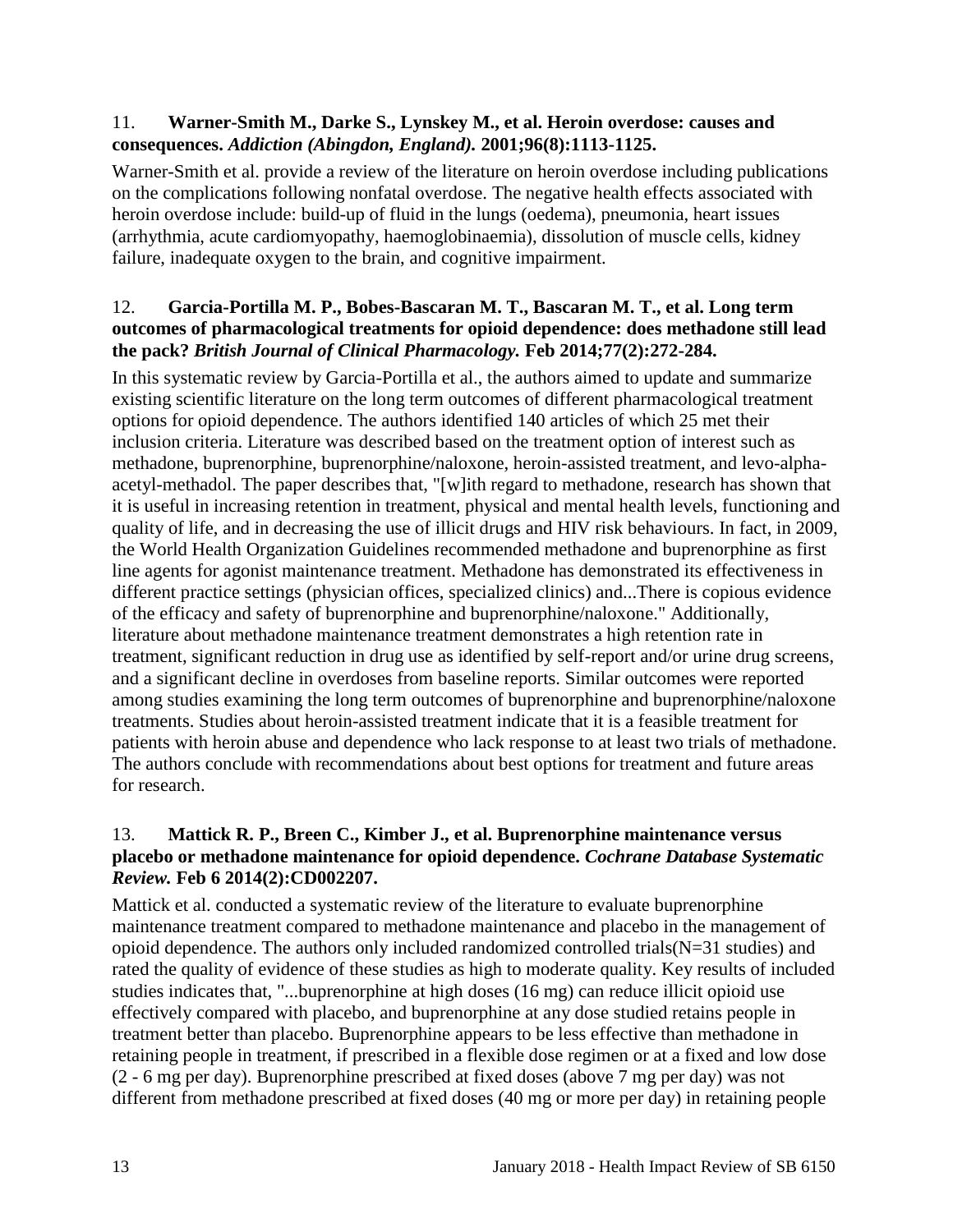in treatment or in suppression of illicit opioid use." Few studies reported any adverse events and among those that did, all but one found no statistically significant difference in adverse events between treatment options. The authors discuss that although these treatments demonstrate advantages over one another in particular settings, both methadone and buprenorphine are effective at suppressing opioid use.

#### 14. **Doctor Shopping in Virginia for Illicit Use of Pain Mediciation is on the Decline-Virginia Department of Health Professions' Prescription Monitoring Program Releases 2013 Data [press release]. 2014.**

This press release highlights data from the Prescription Monitoring Program (PMP) in Virginia collected between 2012 and 2013. Data indicate that during this time period the number of PMP requests increased while the overall number of prescriptions being dispensed was decreasing. Further, authors describe a significant decrease in "doctor shopping" as the data show, "... there has been a 73 percent decline in the number of patients identified as seeking simultaneous care from numerous physicians through multiple pharmacies to obtain Schedule II – IV medications." The authors promote the use of the PMP as a real-time risk management tool.

#### 15. **Baehren D. F., Marco C. A., Droz D. E., et al. A statewide prescription monitoring program affects emergency department prescribing behaviors.** *Ann Emerg Med.* **Jul 2010;56(1):19-23 e11-13.**

In this prospective quasiexperimental study by Baehren et al., the authors aimed to identify the impacts of a statewide prescription monitoring program (PMP) on clinical management of emergency department patients reporting pain. In 2006, Ohio implemented a statewide PMP know as the Ohio Automated Rx Reporting System (OARRS) that collects data on more than 18 million prescriptions from about 2,800 prescribers annually. For this study, researchers enrolled patients age 18 or older with a chief complaint of pain that visited the University of Toledo Medical Center Emergency Department between June and July 2008 (N=179). Providers answered a series of questions about anticipated pain prescriptions for a patient at two time points: after clinical evaluation and again after presentation of OARRS data. Results indicate that, "[f]our providers treated  $63\%$  (N=114) of the patients in the study. After review of the OARRS data, providers changed the clinical management in 41% ( $N=74$ ) of cases. In cases of altered management, the majority  $(61\%; N=45)$  resulted in fewer or no opioid medications prescribed than originally planned, whereas  $39\%$  (N=29) resulted in more opioid medication than previously planned." Prescribers discussed a number of reasons that their management decision changed including number of previous prescriptions filled, number of addresses listed, number of physicians writing prescriptions, provider assessment of pain, truthfulness of patient statements compared to OARRS data, and patient demeanor.

#### 16. **Bao Y., Pan Y., Taylor A., et al. Prescription drug monitoring programs are associated with sustained reductions in opioid prescribing by physicians.** *Health Affairs.*  **Jun 1 2016;35(6):1045-1051.**

Using data from the National Ambulatory Medical Care Survey (NAMCS) Bao et al. assessed the impact of state implementation of prescription drug monitoring programs (PDMPs) on the prescribing of opioids in ambulatory care settings. NAMCS is a nationally representative annual survey of ambulatory visits by the National Center for Health Statistics that collects information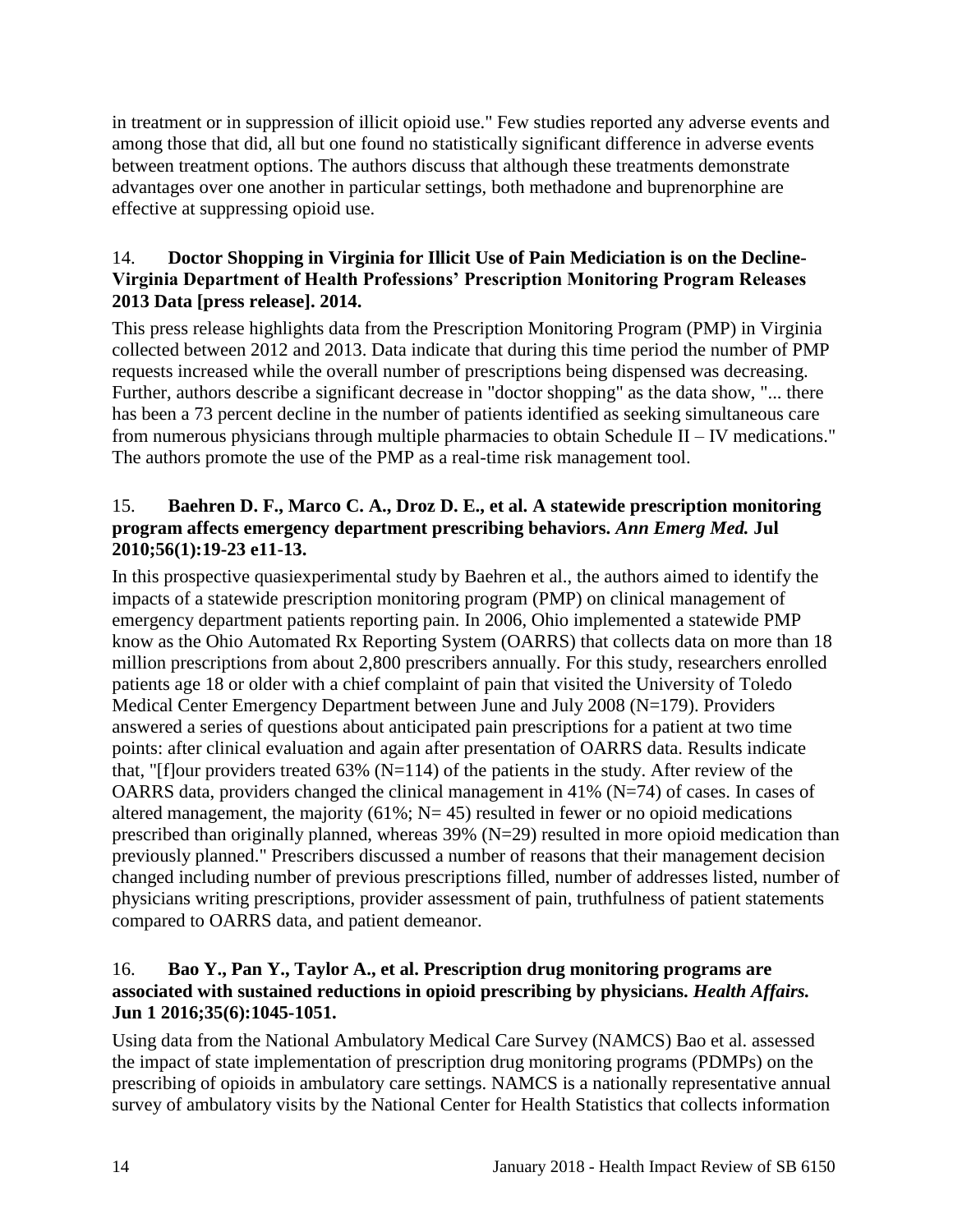about patients, visits, and clinicians or practices. The study population included patients over the age of 18 that reported pain as one of the reasons for the visit. The analysis was restricted to 24 states that had implemented PDMPs during the study period (2001-2010). Outcome measures of interest included, "...having at least one Schedule II opioid analgesic and having at least one opioid of any kind prescribed or continued at a pain-related ambulatory care visit." During the study period there were 26,275 ambulatory care office visits for pain and of these visits, 5% resulted in the prescription of at least one Schedule II opioid, 15% in at least one opioid analgesic, and 41% in any pain medication. However, the authors also found that, "...implementation of a PDMP was associated with more than a 30 percent reduction in the rate of prescribing of Schedule II opioids."

#### 17. **Deyo R. A., Hallvik S. E., Hildebran C., et al. Association of prescription drug monitoring program use with opioid prescribing and health outcomes: A comparison of program users and nonusers.** *Journal of Pain.* **Oct 18 2017.**

Deyo et al. conducted a retrospective cohort study from October 2011 through October 2014 to determine of prescriber use of Oregon's prescription drug monitoring program (PDMP) led to fewer high-risk opioid prescriptions or overdose events. The authors describe that the primary analysis included, "...'early registrants' who registered for the PDMP in December 2011 through February 2012, the "registration interval." This provided 2 months (October and November 2011) of PDMP data before registration for all clinicians (the "baseline interval"). Nonregistrants were clinicians who had not registered for the PDMP as of October 2014." Outcome measures included four metrics that are associated with increased risk of opioid overdose including high doses, overlapping opioid and benzodiazepine prescriptions, opioid prescriptions from multiple prescribers, and inappropriate prescriptions. Results demonstrated a decline in per capita opioid prescribing statewide following the implementation of the PDMP however PDMP registrants did not have significantly better outcomes in the four metrics than nonregistrants. The authors discuss a potential "observer effect" (i.e. clinicians perceived that prescribing was being more closely scrutinized) as a reason for the overall decline in prescribing.

#### <span id="page-16-0"></span>18. **Finley E. P., Garcia A., Rosen K., et al. Evaluating the impact of prescription drug monitoring program implementation: a scoping review.** *BMC Health Service Research.* **Jun 20 2017;17(1):420.**

In this systematic review by Finley et al., the authors primary goal was to describe available evidence regarding the impact of prescription drug monitoring programs (PDMPs) in the United States. Using the Arksey and O'Malley scoping systematic review protocol, the authors identified 11 studies published between January 2000 and May 31, 2016 that met their inclusion criteria. The authors did not describe in detail specifics about the included studies (such as country of origin, demographics reported, etc.) but instead focused solely on a thematic analysis and a summary of research findings. The authors categorized the literature into four domains (each article can fall into more than one domain) including opioid prescribing behavior, opioid diversion and supply, opioid misuse, and opioid-related morbidity and mortality. The included studies demonstrated mixed evidence about the impact of PMDPs, however the majority of the body of literature supports a positive association between PDMP use and outcomes in the four domains. Studies from New York and Florida demonstrate reductions in total opioids prescribed, total opioid volume, and mean morphine milligram equivalent per transaction following PDMP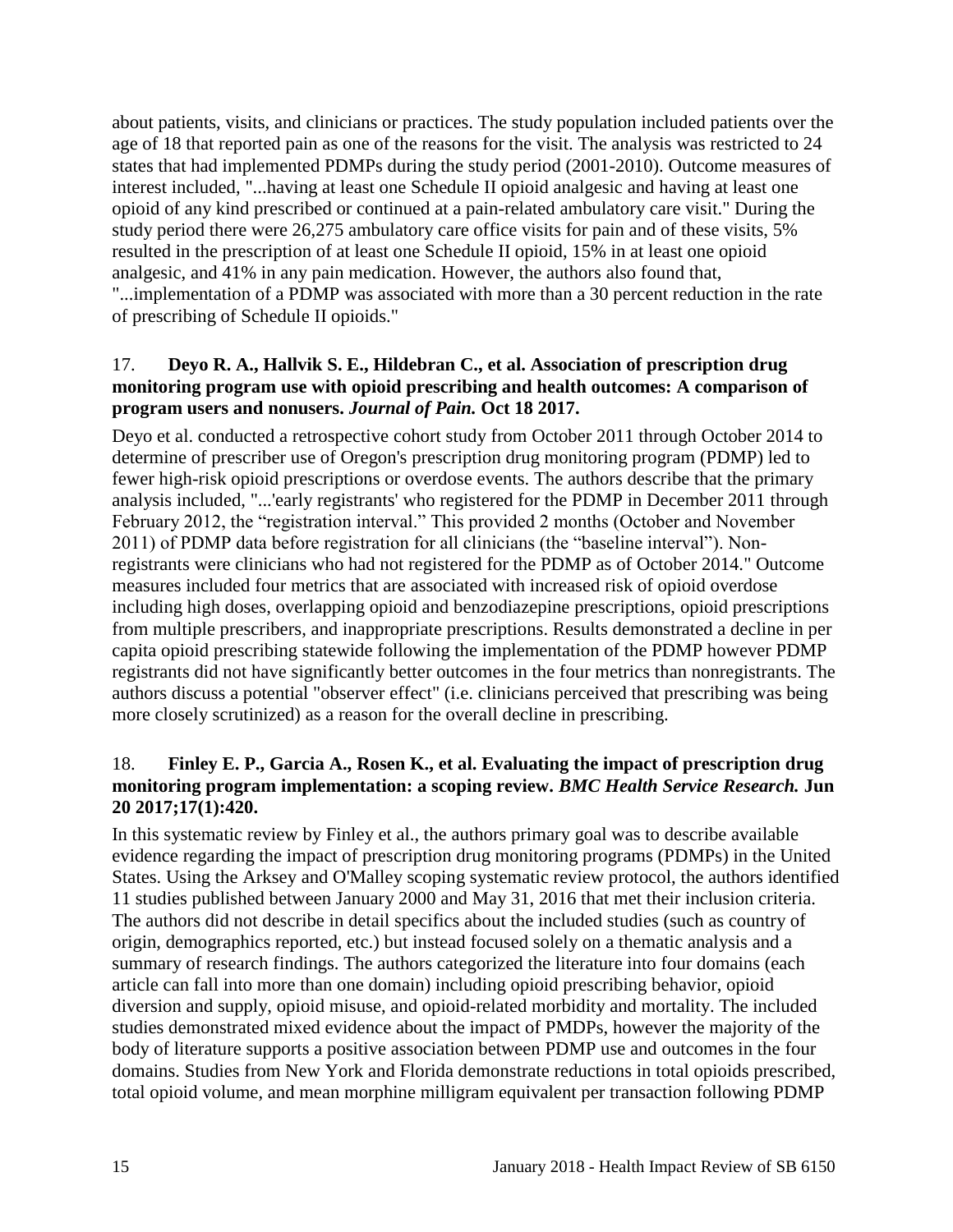implementation. Further, two studies discussed a reduction in opioid shipments to states with PDMPs compared to non-PDMP states. When looking specifically at health outcomes associated with PDMPs, evidence demonstrates positive outcomes such as mitigating opioid misuse, decrease in opioid treatment admissions (presumably due to less misuse), smaller increases in drug abuse over time, and a decline in opioid-specific mortality. The authors discuss that the variation in study outcomes may be due to a number of factors such as study design and methods, characteristics of individual state PDMPs, state level policies about PDMP use, and variations in PDMP data availability and timeliness.

#### <span id="page-17-0"></span>19. **Johnson Hal, Paulozzi Leonard, Porucznik Christina, et al.** *Decline in Drug Overdose Deaths After State Policy Changes- Florida, 2010-2012.* **Morbidity and Mortality Weekly Report;2014.**

In this case study for the Centers for Disease Control and Prevention Morbidity and Mortality Weekly Report, Johnson et. al describe policy changes around opioid prescribing in Florida between 2010 and 2012 and outcomes that followed these changes. Policy changes implemented by Florida's legislature during this time included laws that regulated pain clinics, regulation of physician dispensing of schedule II or II drugs from their offices, mandatory dispenser reporting to the prescription drug monitoring program, and further regulation of wholesale drug distributors. Analysis of data from the Florida Medical Examiners Commission from 2003-2012 demonstrate a decline in the prescribing of drugs following legislation. The authors further describe that, "...overdose death rates for opioid analgesics declined 27.0%, from 13.6 to 9.9 per 100,000 persons, and overdose death rates for benzodiazepines declined 28.4%, from 6.9 to 5.0 per 100,000 persons. ... Law enforcement agencies in Florida also reported that rates of drug diversion (i.e., channeling of prescription drugs to illicit markets) declined during 2010–2012."

#### 20. **Suffoletto B., Lynch M., Pacella C. B., et al. The effect of a statewide mandatory prescription drug monitoring program on opioid prescribing by emergency medicine providers across 15 hospitals in a single health system.** *Journal of Pain.* **Dec 11 2017.**

Suffoletto et al. conducted a retrospective interrupted time series analysis of electronic medical records to evaluate the effect of a state-mandated prescription drug monitoring program (PDMP) on opioid prescribing by emergency medicine providers. Researchers collected electronic medical record data from all patients over the age of 18 that were discharged with a prescription for an opioid from any of the 15 emergency departments in the University of Pittsburgh Medical Center system from July 2015 to March 2017. The primary outcome measure of interest was percentage of discharged patients prescribed an opioid. Secondary outcomes included percentage of opioid prescriptions for greater than 12 tablets and the number of prescriptions written per month. The final sample included de-identified patient data from 122,732 patients (57% female) with a mean age of 44.6 years. "From August (pre-PDMP) to September, 2016 (post-PDMP), the opioid prescribing rate decreased from 12.4% (95% confidence interval [CI], 10.8%-14.1%) to 10.2% (95% CI, 8.8%-11.8%). For each month from September 2016 to March 2017, there was a mean decline of .46% (95% CI, -.38% to -.53%) in the percentage of patients discharged with an opioid prescription." There was also a reduction in prescriptions greater than 12 tablets, which the authors believe is due more to accumulating evidence and awareness about high-volume opioid prescriptions than the PDMP itself.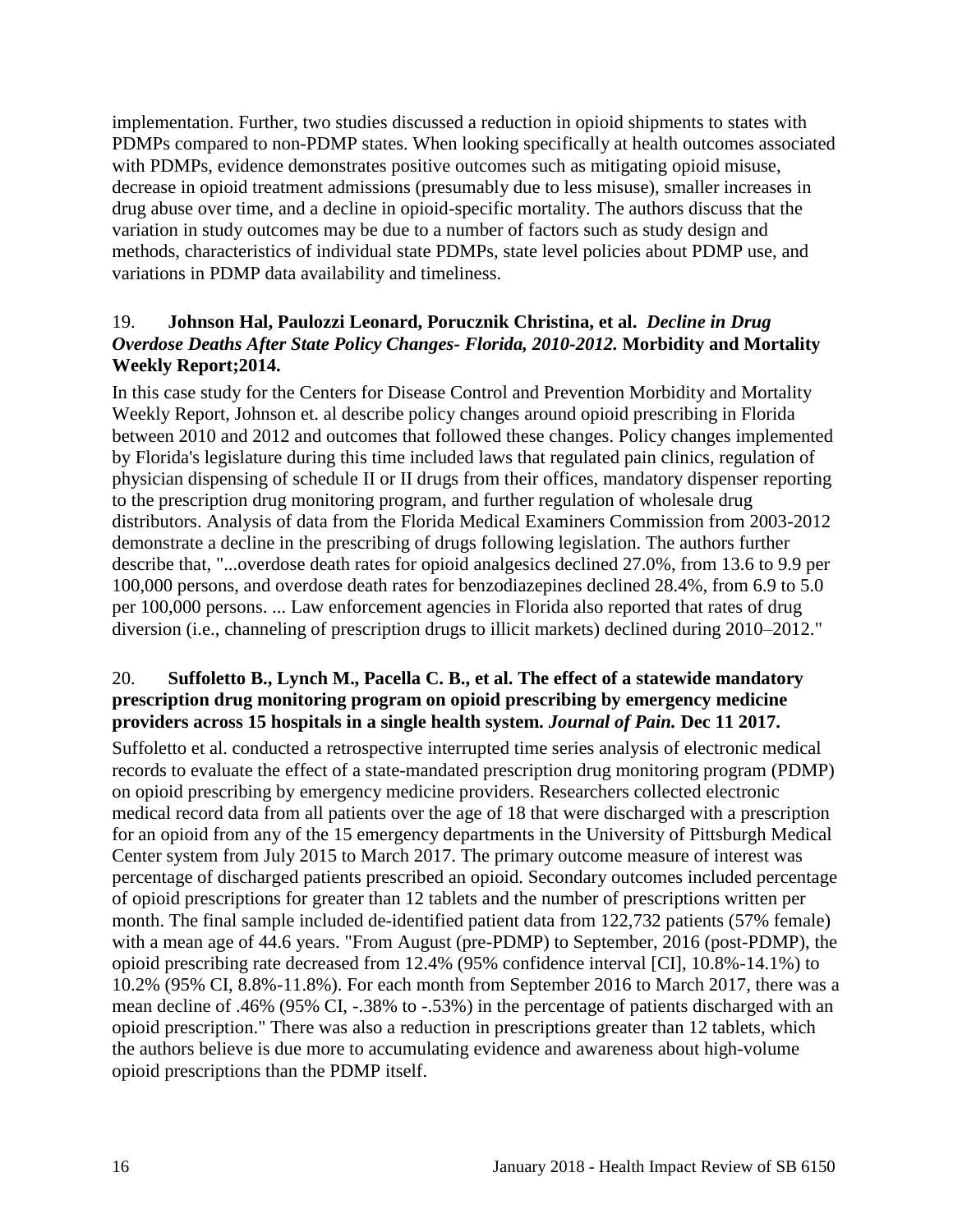#### 21. **What Science tells us About Opioid Abuse and Addiction. 2016; [https://www.drugabuse.gov/about-nida/legislative-activities/testimony-to](https://www.drugabuse.gov/about-nida/legislative-activities/testimony-to-congress/2016/what-science-tells-us-about-opioid-abuse-addiction)[congress/2016/what-science-tells-us-about-opioid-abuse-addiction,](https://www.drugabuse.gov/about-nida/legislative-activities/testimony-to-congress/2016/what-science-tells-us-about-opioid-abuse-addiction) 2018.**

#### 22.*Washington State Health Assessment.* **Washington State Department of Health;2018.**

In this draft of the 2018 State Health Assessment, death certificate data from 2012-2016 indicate that American Indian/Alaska Natives(AI/AN) had the highest drug overdose death rate followed by Blacks and whites. The authors discuss that, "In 2016, there were 4.5 times as many hospitalizations and nearly 11 times the number of visits to emergency departments for drug overdose compared to the number of deaths. In addition, many nonfatal overdoses are not treated at a hospital and, therefore, are not counted in currently available data."

#### 23. **Centers for Disease Control and Prevention.** *Morbidity and Mortality Weekly Report November 1, 2011. Vital Signs: Overdoses of Prescription Opioid Pain Relievers--United States, 1999-2008.* **2011.**

The Centers for Disease Control and Prevention analyzed 2008 National Vital Statistics data and found that AI/AN populations had the highest age-adjusted rates of overdose deaths from opioid pain relievers with rates for non-Hispanic white populations being nearly as high. These rates were nearly three times higher than those for black and Hispanic white populations. The authors cite two studies which indicate that these death rates mirror the non-medical and medical use of opioid pain relievers by subpopulations. Vital statistic data is subject to limitations such as misclassification of race/ethnicity and cause of death on death certificates.

#### 24. **Enteen L., Bauer J., McLean R., et al. Overdose prevention and naloxone prescription for opioid users in San Francisco.** *Journal of Urban Health.* **Dec 2010;87(6):931-941.**

Enteen et al. cite three studies which indicate that EMS is called in fewer than half of overdose events. The authors also highlight evidence that intravenous drug users often make attempts to revive overdose victims without calling EMS and demonstrate a willingness to administer naloxone during an overdose if it was made available. Programs that administer naloxone typically provide overdose response education and training on how to administer naloxone. The authors also cite findings from four studies in the United States of programs that distribute and train individuals to administer naloxone. The findings indicate that nearly half of the individuals provided with naloxone indicated having used the reversal drug in the previous 3 to 6 months with 74-100% of these individuals reporting reversal. One additional study with a longer-term follow-up in Chicago found that 9% of individuals provided with naloxone had administered the opioid antagonist while a long-term study in Massachusetts found that 19% of individuals provided with naloxone administered the opioid antagonist. Enteen et al. evaluated the Drug Overdose Prevention and Education (DOPE) Project run by the San Francisco Department of Public Health to train and distribute naloxone to populations at high risk for overdose. Trainings typically last between 10 and 30 minutes. Participants in the program were asked to complete a brief questionnaire following training and all participants who received naloxone refills were asked to complete an additional questionnaire. Between 2003 and 2009 the DOPE Project prescribed naloxone to 1,942 individuals with the number of new individuals increasing steadily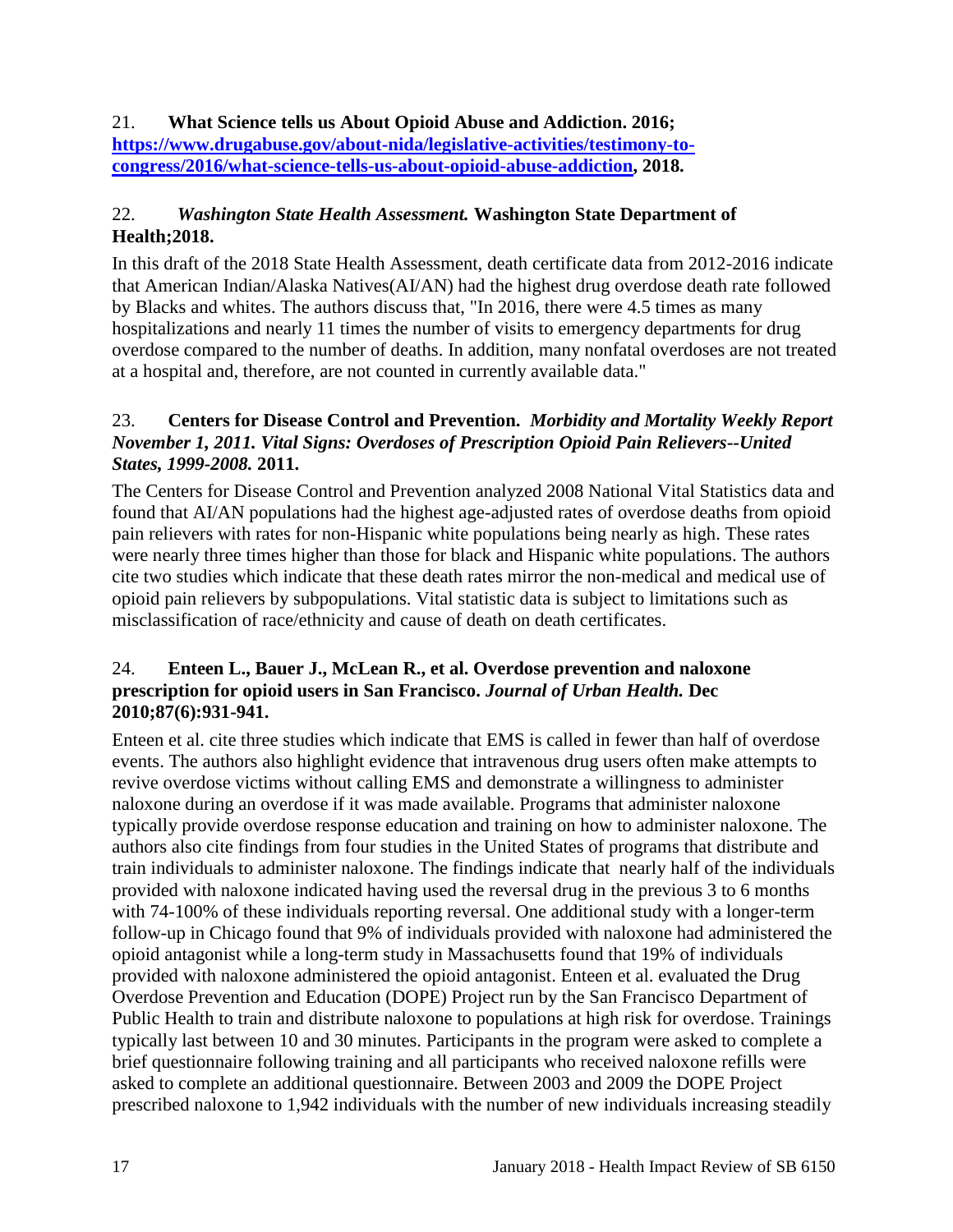each year. Seventy-five percent of participants reported their race/ethnicity (61% Caucasian, 15% African American, 7% Latino, 2% Asian/Pacific Islander, 2% Native American, 3% more than one race/ethnicity, 3% other). The authors do not indicate if this is reflective of the at-risk population or the service area population in general. Eighty-eight percent of participants reported their housing status with 59% reporting being homeless or unstably housed. Previous studies in San Francisco have found unstably housed individuals to be at increased risk of opioid overdose death. The program provided 1,020 refills, 399 (40%) of which were provided after participants reported using naloxone to respond to an overdose. Participants reported that 89% of overdose events were reversed with an additional 3% of overdose outcomes being unknown to the administrator. Four victim deaths were reported, and in three of these cases the victim had been unconscious for an indeterminate amount of time. Adverse effects following naloxone use were rarely reported and included vomiting, discomfort, anger, and seizures (3 cases). The authors note the limitations of this study include reliance on self-report, a lack of ability to know how many of the participants administered naloxone since the evaluation only captured those who returned for a refill, and that those with positive experiences may have been more likely to return for a refill.

#### 25. **Northwest Portland Area Indian Health Board.** *American Indian/Alaska Native Community Health Profiles: Washington Substance Abuse.* **2014.**

The Northwest Portland Area Indian Health Board analyzed Washington state death certificate data for 2006-2010 and corrected for misclassification of AI/AN individuals using the Improving Data & Enhancing Access – Northwest Project. These data indicate that prescription opioid pain relievers contributed to 2.9% of deaths among AI/AN populations and 1.1% of deaths among non-Hispanic white populations. This report does not indicate if these differences are statistically significant.

#### 26. **Poel Amy.** *Health of Washington State Report - Mortality and Life Expectancy.* **2015.**

Age-adjusted death rates from 2012-2014 Washington state death certificate data indicate that AI/ANs have significantly higher death rates than black, white, Hispanic and Asian populations. This report indicates that death certificates often misclassify race/ethnicity and highlights that death data may underreport for American Indians and Alaska Natives.

## 27. **Washington State Department of Health.** *Vital Statistics Data.* **2011-2013.**

Vital statistics data indicate that between 2011 and 2013 in Washington state, 1,176 individuals died of prescription opioid overdose and 658 individuals died of non-prescription opioid overdose. American Indian/Alaska Natives (AI/AN) were significantly more likely than any other racial/ethnic group to be victims of fatal overdoses from both prescription and nonprescription opioids. The AI/AN population had an age-adjusted rate almost three times higher than that for the overall population. The numbers for the Native Hawaiian and Other Pacific Islander population were too low to calculate the rates for both prescription and non-prescription as were the numbers for the Asian population for non-prescription. Rates were calculated per 100,000, age-adjusted for the United States 2000 population. The data also show a steady increase in the number of opioid overdose deaths for all populations between 1995 and 2013 with a larger increase among prescription-related overdose deaths. The rate increased from an age-adjusted death rate for all opioids of 3.3/100,000 (95% CI 2.9-3.8/100,000) in 1995 to